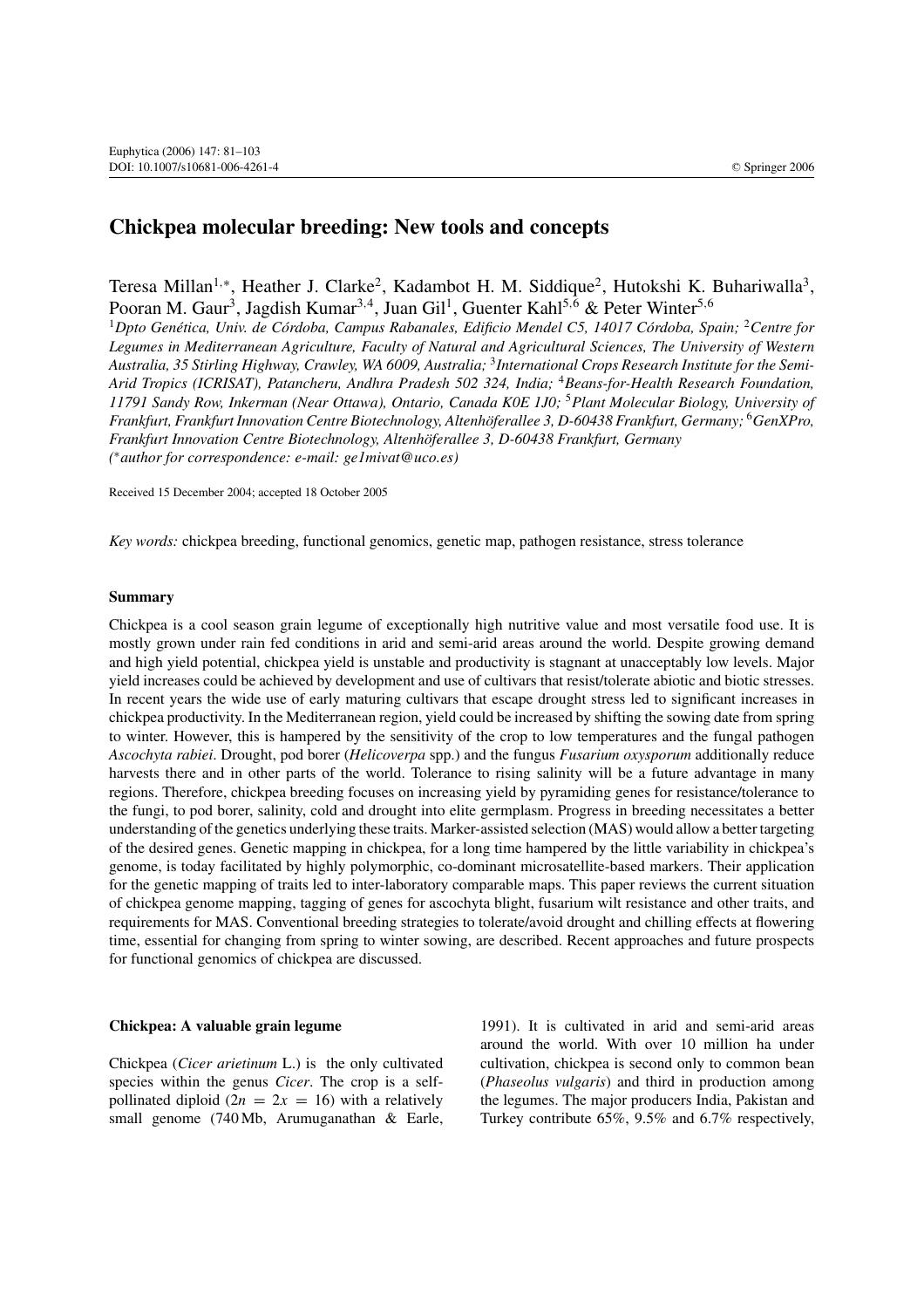to the world harvest (FAOSTAT, 2005). Despite its high morphological variability, genetic variation is low, probably a consequence of its monophyletic descendence from its wild progenitor *C. reticulatum* in the Fertile Crescent (Ladizinsky & Adler, 1976; Lev-Yadun et al., 2000; Abbo et al., 2003). Chickpea seeds contain 20–30% protein, approximately 40% carbohydrates, and only 3–6% oil (Gil et al., 1996); and moreover, they are a good source of calcium, magnesium, potassium, phosphorus, iron, zinc and manganese (Ibrikci et al., 2003). Chickpeas do not contain as high amounts of isoflavones as soybeans do (USDA-ARS, 2004), but provide more beneficial carotenoids such as  $\beta$ -carotene than genetically engineered "Golden Rice". Compared to other grain legumes, anti-nutritive components are nearly absent (Williams & Singh, 1987). Thus, chickpea is considered a functional food or nutraceutical (Agharkar, 1991; McIntosh & Topping, 2000; Charles et al., 2002). While it is a cheap source of protein and energy in the developing world, it is also an important food to the affluent populations to alleviate major food-related health problems. However, more research is necessary to elucidate and extend the food and nutraceutical benefit of this important food legume through breeding.

Commercially, the species is grouped into desi and kabuli types: desi chickpeas generally have small, coloured seeds, whereas kabulis produce large, creamcoloured ones. To a certain extent this classification overlaps with the macrosperma and microsperma races proposed by Moreno and Cubero (1978). Classification also reflects utilisation: whereas kabulis are usually utilised as whole grains, desis are decorticated and processed into flour. Differing also in other agronomic characteristics, kabuli chickpeas probably evolved in the Mediterranean basin from desi type (Moreno & Cubero, 1978; Gil & Cubero, 1993; Jana & Singh, 1993). Kabuli  $\times$  desi crosses are used in many breeding programs to combine genes for cold tolerance, resistance to ascochyta blight and long vegetative growth more frequently found in kabuli types, with genes for heat and drought tolerance, resistance to fusarium wilt and early flowering prevalent in desi types (Singh, 1987).

Currently, productivity of chickpea is very low (world average ∼0.8 t/ha, FAOSTAT, 2005) and has stagnated in recent years. Reasons for only marginal improvements are a series of biotic and abiotic stresses that reduce yield and yield stability. Especially ascochyta blight and fusarium wilt, pod borer, drought and cold are major constraints to yield improvement

and adoption of the crop by farmers. Therefore, improving resistance to biotic and tolerance to abiotic stresses as well as a general increase in dry matter are major aims of chickpea breeders around the world. Recent years have seen tremendous progress in the development of novel genetic tools such as DNA molecular markers, dense genetic maps, and whole-genome transcription profiling techniques to identify genomic regions and genes underlying plant stress responses. Although fully applied only to a few model species, these new technologies are dramatically improving our understanding of basic principles of plant metabolism in general. Now, it is up to researchers and breeders to capitalise on these new opportunities to improve and stabilise chickpea yield for the benefit of farmers and consumers. The aim of this review is to provide an update on progress in the development and application of molecular breeding approaches to the improvement of chickpea's resistance to biotic and abiotic stresses.

# **Genome mapping in chickpea: Merging maps is a major prerequisite for molecular breeding**

Knowledge of the inheritance of agronomic characters is a basic requirement to identify and integrate interesting genes in linkage maps and to utilise these maps for marker-assisted selection (MAS) of these characters to accelerate the development of new cultivars. In chickpea, genetics of resistance to ascochyta blight (Singh & Reddy, 1983; Tewari & Pandey, 1986; Dey & Singh, 1993; Tekeoglu et al., 2000a), fusarium wilt (Muehlbauer & Singh, 1987; Gumber et al., 1995; Kumar, 1998; Tullu et al., 1998; Tekeoglu et al., 2000b; Rubio et al., 2003), chilling tolerance at flowering (Clarke & Siddique, 2003), and flowering time (Or et al., 1999) have been extensively analysed. A comprehensive overview of previous genetic mapping efforts in chickpea covering the period until 2001 is available (Winter et al., 2003) and thus, we will focus only on new developments here. Most chickpea geneticists agree that the generation of an integrated genetic map of the crop, comprising loci of both economic and scientific importance, presently is a central goal of chickpea genetics. Until recently, the low level of polymorphism in the chickpea genome and the scarcity of co-dominant DNA-based markers were serious constraints to achieving this goal. The advent of sequencetagged microsatellite sites (STMS) markers (Hüttel et al., 1999; Winter et al., 1999), however, provided the opportunity to integrate the different available maps.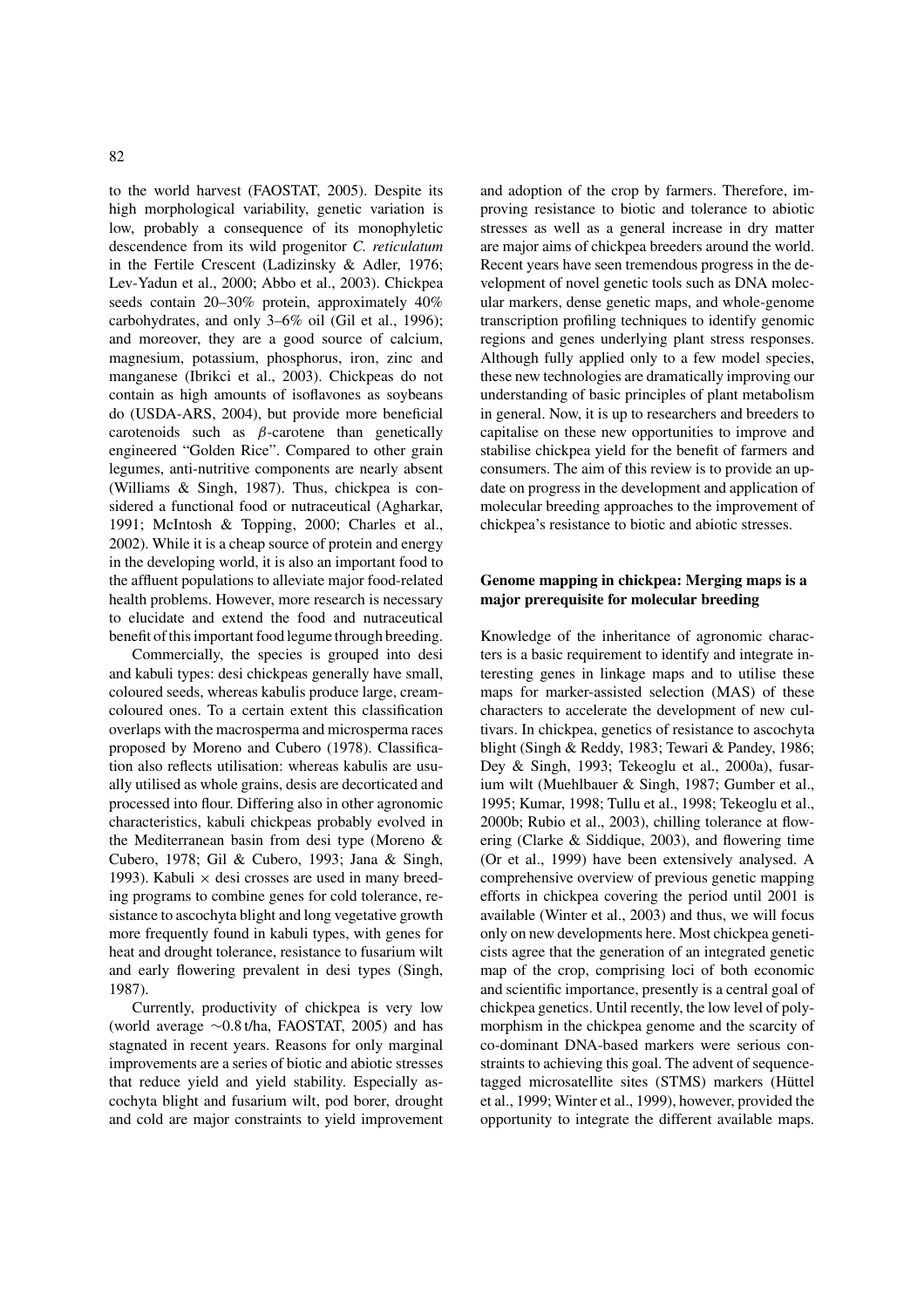Here, we summarise some of the progress achieved using these markers. In recent years, STMS markers were indeed applied for the generation of almost all published genetic maps of chickpea developed employing populations from crosses between *C. arietinum* and *C. reticulatum* (Tekeoglu et al., 2002; Benko-Iseppon et al., 2003; Rakshit et al., 2003; Pfaff & Kahl, 2003; Abbo et al., 2005), *C. arietinum*  $\times$  *C. echinospermum* (Collard et al., 2003) and intraspecific populations (Cho et al., 2002; Flandez-Galvez et al., 2003a, 2003b; Udupa & Baum, 2003; Cho et al., 2004; Sharma et al., 2004; Cobos et al., 2005). Nevertheless, most genomic regions harbouring genes for important traits are not yet sufficiently saturated with co-dominant markers to apply MAS in plant breeding programs.

Genetic mapping mostly focussed on tagging agronomically relevant genes such as ascochyta (Tekeoglu et al., 2002; Udupa & Baum, 2003; Collard et al., 2003; Flandez-Galvez et al., 2003a; Cho et al., 2004) and fusarium resistance genes (Benko-Iseppon et al., 2003; Sharma et al., 2004), and yield-influencing characters such as double podding and other morphological characters (Cho et al., 2002; Rajesh et al., 2002). Most of the authors compared their maps to the most extended genetic map of chickpea (Winter et al., 2000). Though this map, which currently comprises more than 470 markers, was based on an interspecific cross between the cultigen and a *C. reticulatum* accession, linkages of STMS markers is consistent with most other maps, irrespective of whether they were generated for an inter- or intraspecific population. However, distances between the markers differed considerably in some cases (Tekeoglu et al., 2002; Collard et al., 2003; Cho et al., 2004; Cobos et al., 2005). Contrary to the results obtained with STMS markers, Collard et al. (2003) could not detect similarities between the order of RAPD and ISSR markers in their map as compared to previous studies. The emerging body of data now allows us to draw three conclusions: (i) STMS markers are indeed elite anchor markers for merging genetic maps in chickpea, (ii) dominant markers are transferable between populations only in rare cases, and their identity needs to be confirmed by either linkages to other markers co-segregating in at least two populations, or sequencing and conversion into e.g. a sequence characterised amplified region (SCAR) marker, (iii) the map of Winter et al. (2000) together with its amendments developed on the same population may be employed as a reference map for genetic mapping in chickpea and comparative mapping between chickpea and other legumes, at least until a comprehensive integrated map becomes available. A current map integrating much of the information available in the literature is presented in Figure 1.

### **The step from genetic to physical mapping**

One of the logical spin-offs of a genetic map, the construction of a complete physical map of a genome, still represents a challenge for chickpea genomics. However, a physical map is fundamental to any progress towards a more complete understanding of the structure, composition and function of the genome. This cannot be achieved by mere recombination mapping. More so, the isolation of genes of agronomic importance (e.g. genes encoding receptor kinases, proteins of signal transmission, transcription factors, regulatory proteins or small regulatory RNAs, or enzymes of defence pathways) inevitably necessitates a physical map. In essence, the era of physical mapping in chickpea is beginning now. It will, and has to be succeeded by an era of DNA sequence analysis. And the first steps towards this goal have already been made: at least four bacterial artificial chromosome (BAC) libraries are available, but definitely under-used, and a cytogenetic map of the chickpea chromosomes is close to completion.

One of the BAC libraries has been described in detail (Rajesh et al., 2004). A second one, derived from the fusarium-resistant chickpea cultivar (ICC 4958) was established in the binary vector V41 with a  $5\times$ coverage of the genome. The library has been spotted onto high-density nylon filters (close to 14,000 clones/filter) and used for hybridisation experiments. These experiments clearly proved, that some markers, that were located on the integrated genetic map (Winter et al., 2000; Benko-Iseppon et al., 2003), and later on sequenced, are either low-copy (e.g. the thaumatin [PRP5]-encoding gene), middle-repetitive (e.g. the gene encoding *N*-hydroxycinnamoyl-benzoyl transferase, a protein catalysing a particular step in the phytoalexin synthesis pathway), or highly repetitive (marker CS 27, a *Ty*3-gypsy-like LTR retrotransposable element CaRep; Staginnus et al., 1999, 2001). Also, a series of 141 resistance gene analogues (RGAs) have been identified in this BAC library. Clustering of the various R-genes was neither observed in the BACs nor suggested by genetic mapping of RGAs (Hüttel et al., 2002). Recently, Lichtenzveig et al. (2005) also constructed a BAC and a BIBAC library for chickpea; the two libraries contain a total of 38,016 clones and are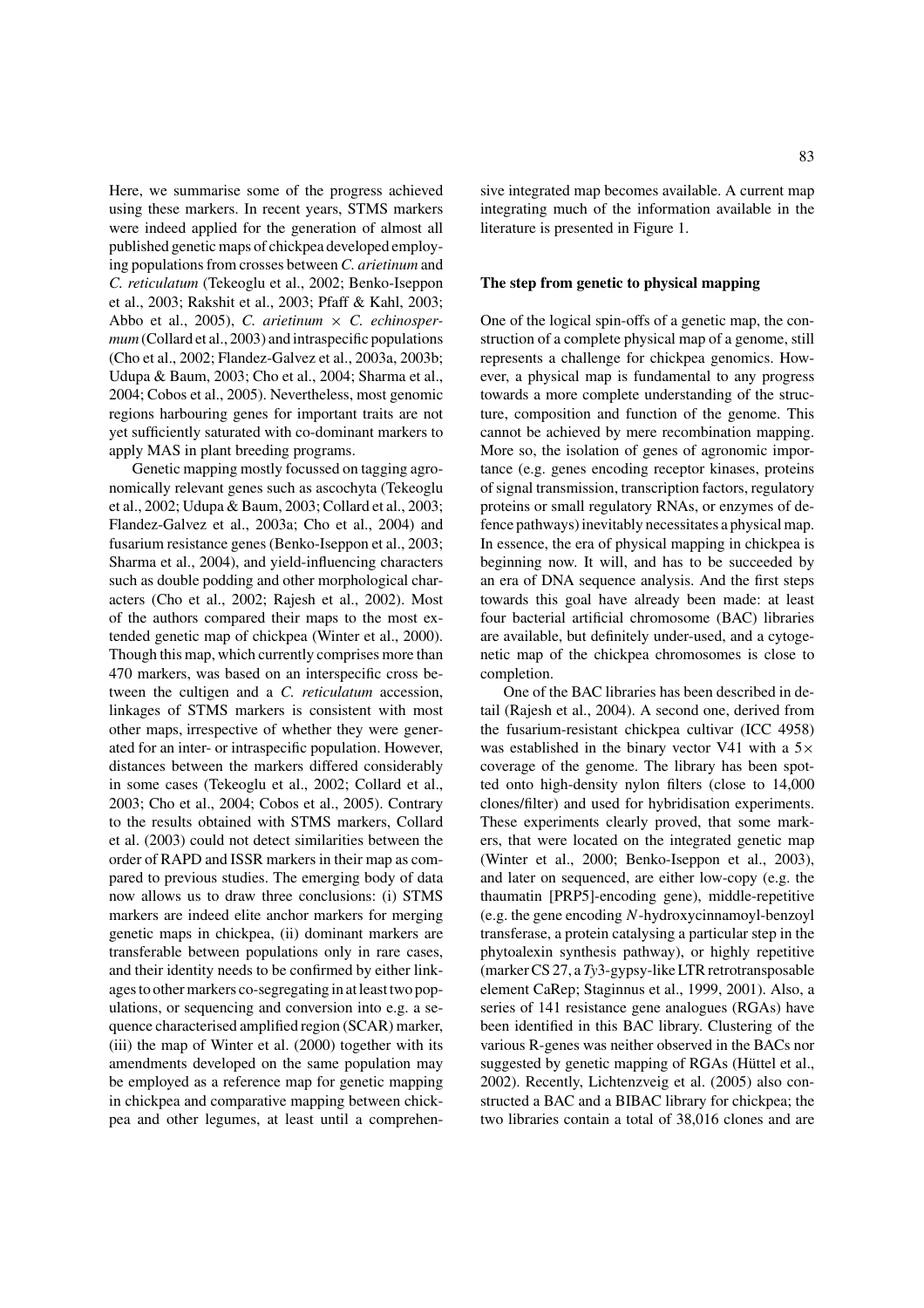

Hüttel et al. (2002) and Pfaff and Kahl (2003). Abbreviations for the different genetic markers are given in these papers. Markers on the left of the vertical bar are derived from genes, those<br>on the right are STMS or domi Figure 1. Integrated genetic map of chickpea based on 131 RILs from the cross between chickpea variety ICC 4958 x C. reticulatum P1. 489777 summarizing data from Winter et al. (2000), Hüttel et al. (2002) and Pfaff and Kahl (2003). Abbreviations for the different genetic markers are given in these papers. Markers on the left of the vertical bar are derived from genes, those on the right are STMS or dominant framework markers. Of the more than 460 available markers, only a few necessary for demonstrating the context within the linkage groups are shown. See Figure 1. Integrated genetic map of chickpea based on 131 RHs from the cross between chickpea variety ICC 4958 x C. reticulatum P.I. 489777 summarizing data from Winter et al. (2000), text for more detail. text for more detail.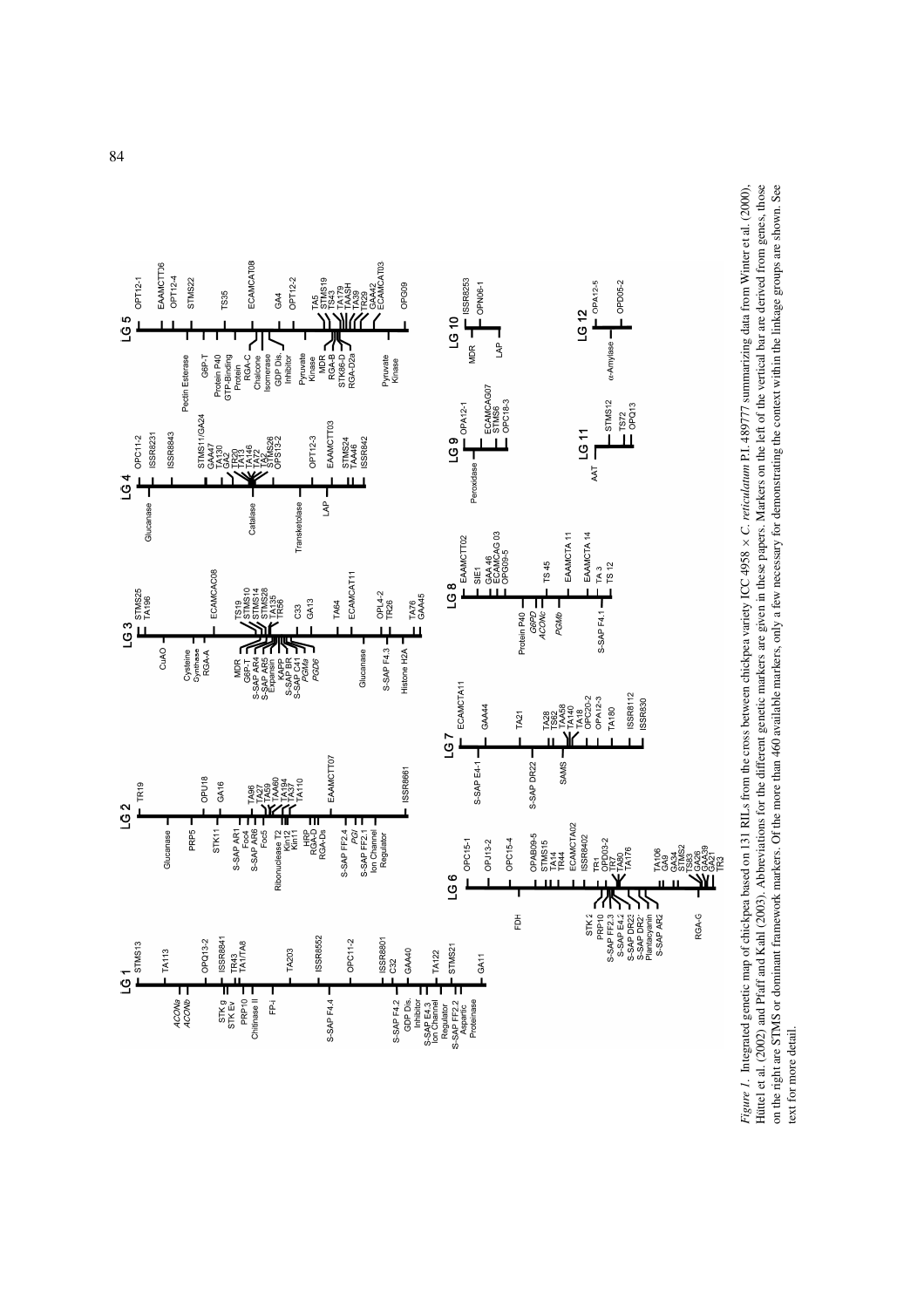equivalent to ca.  $7.0 \times$  genomes of chickpea. Thus, the available BAC libraries could be employed for the generation of a physical map and as potential resources for whole genome sequencing, which should be a future perspective in chickpea genomics.

An alternative route to physical mapping has already started in collaboration between the laboratory of J. Dolezel (Olomouc, Czech Republic) and the University of Frankfurt with the aim to bridge the gap between the recombination-based genetic map and the chromosome-based map. The chromosomes were isolated from root tip cells synchronised for their mitosis, separated by fluorescent cell sorting and identified by their size. As a proof of principle the localization of 5S-rDNA on chromosomes 2 (B) and 7 (G), that had already been shown by fluorescent *in situ* hybridizations (Gortner et al., 1998; Staginnus et al., 1999) was confirmed. Moreover, the smallest LG 8, identified by the STMS GAA46, corresponds to the smallest chromosome 8 (H). None of the other chromosome fractions contain the sequence of this marker (Vlácilová et al., 2002).

Exploiting this technology, linkage group (LG) 1 has already been identified as chromosome F (or G), LG 2 as chromosome F (or G), LG 3 as chromosome C (or D), LG 4 as chromosome B, LG 5 as chromosome C (or D), LG 6 as chromosome E, LG 7 as chromosome A, and LG 8 as chromosome H, respectively. At present, the separation is brought to perfection, and packages of at least 10 different linkage-group-specific markers address the precise identification of linkage group– chromosome relationships. The resulting map then will allow the identification of the most interesting chromosomes carrying a particular trait (or gene), opening an avenue for the isolation and characterisation of the underlying sequence, its transcription and regulation, and mechanism of action of the encoded protein. These features are still missing in all chickpea research, but they are badly needed for an understanding of basic plant properties as, for example, yield, resistances towards abiotic and biotic stresses, growth and development, and seed quality, to name only few.

### **Breeding for resistance to biotic stresses**

In the Mediterranean region, chickpea is traditionally sown in spring and, as a consequence of the low rainfall during the growth period in dry summers, this results in poor biomass development. Winter sowing expands the vegetative growth period and improves the seed yield

up to 2 t/ha (Singh & Reddy, 1996; Singh et al., 1997), but is rarely adopted by the farmers because the cool and wet weather, typical for Mediterranean winters, favours the development of ascochyta blight. Blight, caused by the necrotrophic fungus *Ascochyta rabiei* (Pass.) Lab., affects all aerial parts of the plant. It is also a problem in North America, Pakistan, Northwest India and Australia. Sources of resistance have been identified (Singh & Reddy, 1983) and the development of stable blight-resistant lines would allow a shift to sowing into the rainy season. Since this is currently not the case, winter planting is yet illusory (Halila et al., 2000). More durable resistance could probably be achieved by pyramiding of resistance genes via MAS and is a major challenge for chickpea breeders.

The second most important fungal disease and another major constraint for increasing chickpea yield is fusarium wilt, caused by *Fusarium oxysporum* f. sp. *ciceris*(Nene & Reddy, 1987). Many traditional Mediterranean kabuli cultivars are susceptible to the soil-borne disease, and sources of resistance (mainly desi cultivars) were included in breeding programs (Singh, 1987; Kaiser et al., 1994). However, development of resistant cultivars is hindered by the pathogenic variability of the fungus. To date, eight pathogenic races of Fusarium, discriminated on the basis of reactions they evoke in a differential set of cultivars, have been reported (Haware & Nene, 1982; Jiménez-Díaz et al., 1993).

Other diseases and pests have been reported (reviews by Nene & Reddy, 1987; Greco, 1987; Reed et al., 1987; Singh et al., 1994), but seem to be a serious problem only in certain regions of the world. One of the most problematic pests in India and Australia is the pod borer, *Helicoverpa armigera*. Some resistance against this pest has been found in wild *Cicer*species (Patankar et al., 1999; Sharma et al., 2005). Botrytis grey mould can become problematic under conditions favouring overgrowth and dense crop canopy (Kaiser et al., 2000), and root rots caused by *Sclerotium, Pythium* spp. and *Phytophthora* are important in the sub-tropics and tropics (Kraft et al., 2000; Knights & Siddique, 2002). Rust of chickpea, caused by *Uromices-ciceris-arietini*, can be a problem in cool and moist weather. It may appear almost simultaneously with ascohyta blight (Nene & Reddy, 1987), and especially occurs at high altitudes as e.g. in Central Mexico (Díaz-Franco & Pérez-García, 1995; Haware, 1998). Only moderate levels of incomplete and partial resistance against rust are available (Rubiales et al., 2001). Wide-spread application of winter sowing under Mediterranean conditions may also result in outbreaks of broomrape (*Orobanche*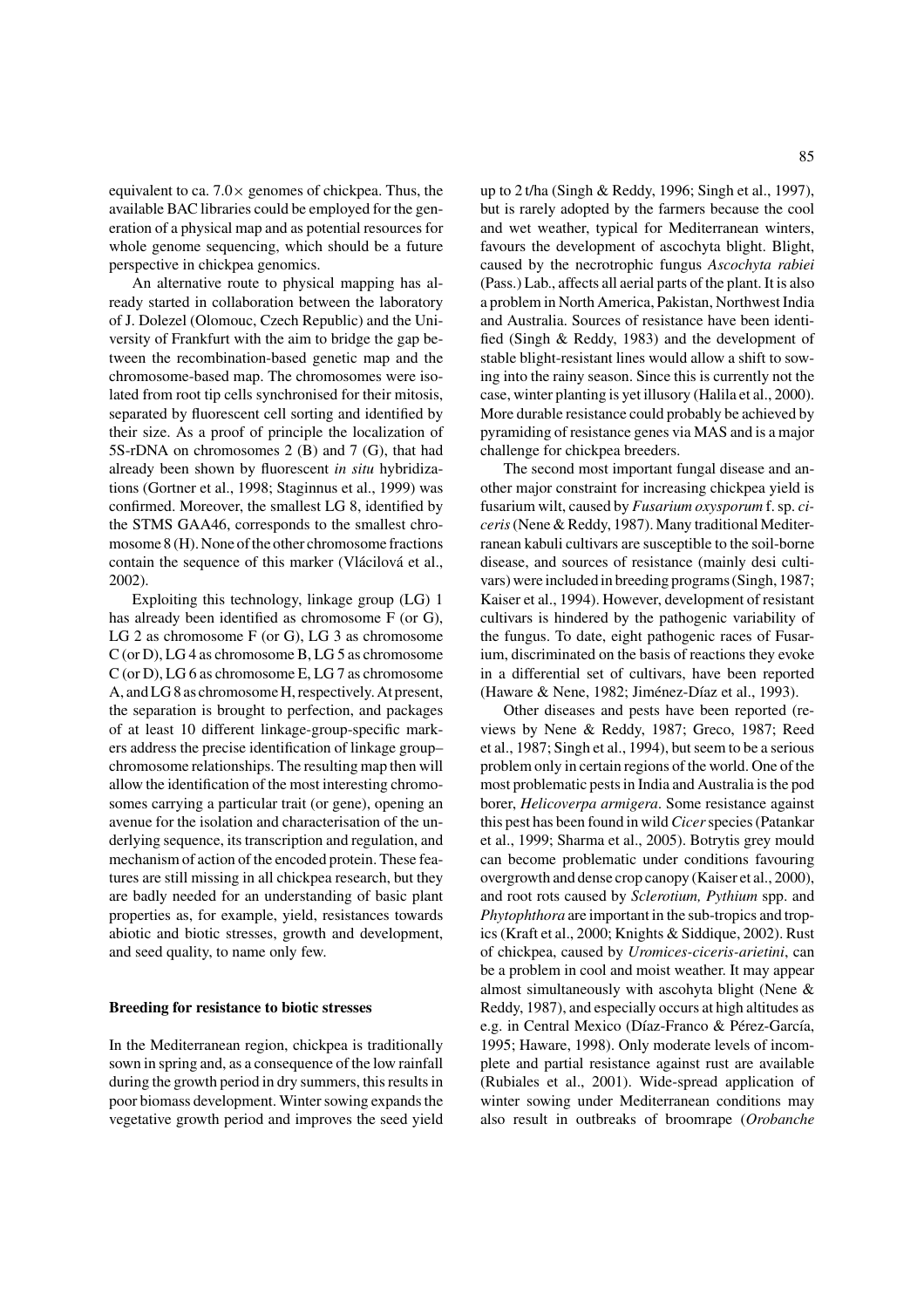*crenata*) (Rubiales et al., 1999). Although high levels of resistance are found in chickpea germplasm which can be exploited for resistance breeding (Singh, 1987; Rubiales et al., 2003), the spread of winter sowing may be counteracted by the evolution of new and more aggressive broomrape pathotypes. Though sources of resistances or tolerances to pests and minor diseases have been recently identified (Prajapati et al., 2003; Rubiales et al., 2003; Ansari et al., 2004; Pande et al., 2004), in most cases genetic studies or segregating populations for genetic mapping studies are not available.

# *Mapping QTL for resistance to Ascochyta rabiei: Current status*

The genetics of resistance to ascochyta blight has been extensively analysed because the disease is of great agronomic and economic importance. However, the emerging picture is confusing: depending on the fungal isolate and the cultivar, either one dominant, one recessive and one dominant, or one recessive resistance gene was reported. Also, two complementary recessive, or two complementary dominant genes were detected. At present, it is not clear whether the reported resistance genes represent the same or different loci because allelic tests were not performed (for a recent review see Winter et al., 2003). To complicate the picture even more, other genes may modify the expression of resistance. Another drawback for mapping of ascochyta resistance genes in the field is that, in many chickpea growing regions, several patho- and genotypes of the fungus may coexist in the same field or even in the same lesion (Morjane et al., 1994; Jamil et al., 2001; Peever et al., 2004). Since random mating may occur between different pathotypes of the fungus carrying different mating type alleles (Barve et al., 2003), genetic recombination may contribute to genotypic diversity and provide the fungus with an additional means to adapt to newly introduced resistant germplasm (Peever et al., 2004).

Different methods are applied for assessment of disease severity. Testing under controlled glasshouse or growth chamber conditions (Singh et al., 1992; Udupa & Baum, 2003) combined with field screening (Flandez-Galvez et al., 2003a; Millán et al., 2003; Cho et al., 2004) would very much help to improve the reproducibility of the results, since severity and spread of the disease are highly dependent on environmental conditions and especially on humidity (which may change from year to year). Indeed, Cho et al.

(2004) observed dramatic increases in severity of blight symptoms, if 100% relative humidity was maintained for more than 2 days after inoculation, as compared to normal greenhouse conditions. Further, different loci may contribute to resistance at different points of the life cycle of the plant (Collard et al., 2003). As the scale used for disease evaluation to blight (1–9 scale; Singh et al., 1981; Reddy  $&$  Singh, 1984) is subjective particularly for intermediate values, a bias may be introduced by the researcher that may also affect the accuracy of tagging blight-resistant genes with markers. In fact, some authors detected different QTLs measuring disease reaction in the same environment using two disease scoring systems (Flandez-Galvez et al., 2003a).

To improve the reliability of mapping QTLs for ascochyta blight resistance, recombinant inbred lines (RILs) were used as mapping populations and rated in subsequent years. For example, Tekeoglu et al. (2000a) employed three different RIL populations and tested them in the field for two growing seasons against the *A. rabiei* pathotype prevalent in the United States. This study defined two major recessive and complementing resistance genes together with several modifiers. A third gene could only be detected in 1 year. Absence of either one of the two major genes led to susceptibility, whereas the modifiers determined the degree of resistance (Tekeoglu et al., 2000a). Two QTLs (QTL-1 and QTL-2) were identified in one of these populations and together accounted for 50.3% and 45.0%, respectively, of the estimated phenotypic variation in two subsequent years. Interval mapping located the QTLs with high LOD scores on LGs 6 and 1 of the maps of Gaur and Slinkard (1990) and Kazan et al. (1993), respectively. Two RAPD markers (UBC733b and UBC181a) flanked QTL-1, whereas QTL-2 was located between an ISSR and an isozyme marker 5.9 cM apart (Santra et al., 2000). Rakshit et al. (2003) used the population and ascochyta blight data set from the Pullman group (Tekeoglu et al., 2000; Santra et al., 2000) to identify two DNA amplification fingerprinting (DAF, Caetano-Anollés et al., 1991) markers, OPS06-1 and OPS03-1, in close vicinity of markers UBC733b and UBC181a flanking QTL-1. Marker OPS06-1 was located between UBC733b and UBC181a, and is probably the most closely linked marker for QTL-1 available to date. Another, more loosely coupled marker, OPS03-1, could be transferred to the population on which the map of Winter et al. (2000) was based. There, it mapped to LG 4, thus identifying this LG as LG 6 of Gaur and Slinkard (1990) and Kazan et al. (1993).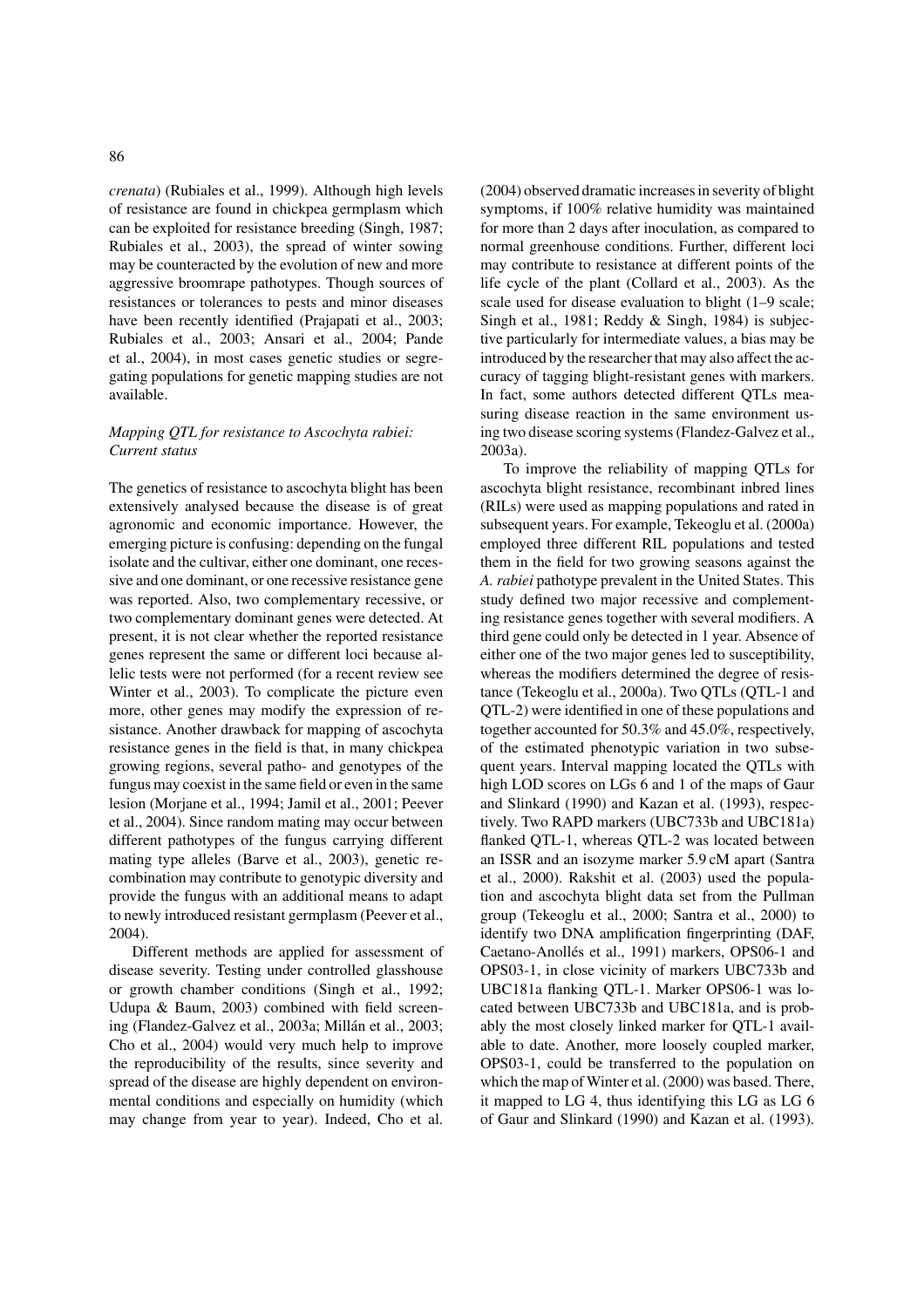STMS markers mapped on LG 4 were transferred to the population segregating for ascochyta resistance, locating QTL-1 to the interval STMS 11, GAA47, GA2 and TR20. Twelve out of 14 STMS markers could be used in both populations. The study by Rakshit et al. (2003) showed that dominant markers can be transferred to other populations and located on the reference map of chickpea via closely linked STMS markers. Another study by Tekeoglu et al. (2002) confirmed the QTL reported by Santra et al. (2000) and, through the use of STMS markers (Hüttel et al., 1999; Winter et al., 1999) located QTL-1 on their LG 8 close to STMS GAA47 and QTL 2 on LG 4 (indicative markers TA72 and GA2).

A QTL was also detected in a genomic region saturated with RAPD markers using ILC3279 as source of resistance in an intraspecific cross (Millán et al., 2003). Recently, SCAR markers tightly linked to this QTL have been developed (Iruela et al., 2006), and STMS analysis revealed that this QTL could be the same as QTL-2 of Santra et al. (2000), since it was linked to the same markers TA72 and TA146.

Rating for ascochyta resistance in all these studies was performed in the field using natural inoculum without control over the fungal pathotypes or the environment. Udupa and Baum (2003) were the first to employ defined *A. rabiei* pathotypes (I and II) in a controlled greenhouse environment for scoring of disease symptoms. They mapped a major QTL for resistance to pathotype I (QTL ar1, indicative marker GA16; Figure 2) to LG 2. Two QTLs against pathotype II, QTL ar2a and QTL ar2b, were identified as independent recessive major resistance loci with complementary gene action and were mapped to LGs 2 and 4, respectively (indicative markers TA130, TA72, TS72 on linkage group 4). QTL ar2a resided in close vicinity of the pathotype I specific resistance locus, indicating a clustering of resistance genes (Figure 2).

Also, Cho et al. (2004) employed both, controlled greenhouse and field conditions, to screen their intraspecific RIL mapping population with two defined isolates of pathotype I and one isolate of pathotype II. As already shown by Udupa and Baum (2003) the pattern of blight resistance in the RILs varied depending on the pathotype. The greenhouse screening with the pathotype I isolates (Ar19 and Ar21d) revealed two OTLs for resistance located on  $LG2A + 6B$ , with LOD scores of 3.08 and 2.66, respectively. Those two QTL were postulated to be joined in a single one (QTL ar1a) on the basis of the expected linkage between LG 2A



*Figure 2*. Detailed map of linkage group 2 in vicinity of the fusarium resistance gene clusters including fusarium resistance (foc) genes and QTL for ascochyta blight resistance (ar1, ar2a, indicated by the shaded box) on the left side of the vertical bar. Markers on the right are STMS and DAF markers from Benko-Iseppon et al. (2003) and RGA markers from Hüttel et al. (2002). Loci marked with an asterisk are potentially involved in pathogenesis, either encoding RGAs or pathogenesis-related proteins. See text for more detail.

and  $LG2B + 6B$ , in accordance with the Winter et al. (2000) map (indicative markers GA20 and GA16). A second QTL (called ar1b here), located on LG 2B (indicative markers TA37 and TA200) with a LOD score of 3.69, was specific for pathotype I isolate Ar21d, suggesting that races may co-exist within the pathotypes.

Growth chamber experiments with a mixture of pathotype II isolates revealed one QTL (named QTL ar2a), which mapped to the same position on LG4A (indicative markers GA24 and GAA47, LOD score 4.17) as the QTL for blight resistance in the field (LOD score 2.83). Two QTLs for blight resistance in the field on LGIV and LGVIII of the interspecific linkage map of Tekeoglu et al. (2002) appeared to be the same as the QTL on LG4A of the map of Cho et al. (2004). Since both field experiments were conducted on the same experimental farm in Washington State, USA, ascochyta pathotype II seems to be prevalent there.

Flandez-Galvez et al. (2003a) also detected association to blight resistance in a linkage group equivalent to LG4 using a F2 population derived from an intraspecific cross. In this group, QTL 5 (indicative marker TA146) was the only one showing significant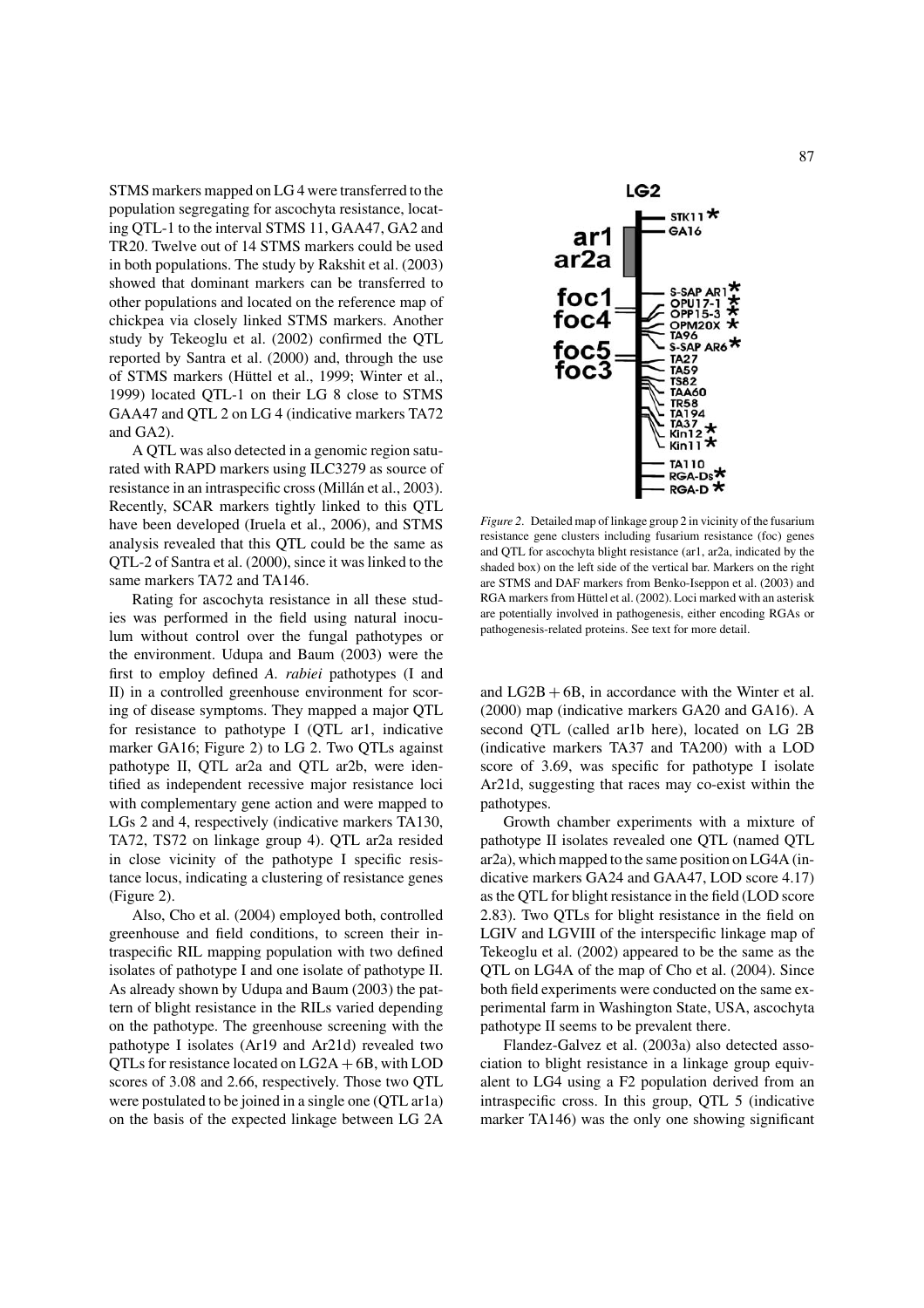| Pathotype    | Name of QTL     | Indicative marker <sup>a</sup> | LG             | Reference                     |
|--------------|-----------------|--------------------------------|----------------|-------------------------------|
| nd           | 1               | GAA47                          | 4              | Tekeoglu et al. (2002)        |
| nd           | 2               | TA72, GA2                      | 4              |                               |
| nd           | 1               | TS12b                          |                | Flandez-Galvez et al. (2003b) |
|              | 2/3             | TA3a/TA3b                      |                |                               |
|              | 4/5/6           | TA30/TA146/TR20                |                |                               |
| nd           | AR <sub>2</sub> | SC/OPK13 <sub>603</sub>        | 4              | Millán et al. (2003)          |
|              |                 | SC/OPM02935                    |                | Iruela et al. $(2006)$        |
|              |                 | TA72, TA146                    |                |                               |
| nd           | I               | STMS11, GA2, GAA47, TR20       | $\overline{4}$ | Rakshit et al. (2003)         |
| I            | ar 1            | GA16                           | 2              | Udupa and Baum (2003)         |
| $\mathbf{I}$ | ar2a            | GA16                           | 2              |                               |
| П            | ar2b            | TA130, TA72, TS72              | 4              |                               |
| I            | arla            | GA20, GA16                     | $2B-6B$        | Cho et al. (2004)             |
| I            | ar1b            | TA37, TA200                    | 2B             |                               |
| П            | ar2a            | GA24, GAA47                    | 4A             |                               |
| nd           | $1*$            | STMS 11, GA2, TR20             | 4              | Collard et al. (2003)         |
| nd           | $2^*$           | XLRRb <sub>280</sub>           | 4              |                               |

*Table 1.* QTLs for resistance to ascochyta blight and diagnostic markers allowing their assignment to linkage groups (LG) of the map of Winter et al. (2000)

nd: not determined.

<sup>a</sup>XLRRb<sub>280</sub> is an RGA marker; SCAR markers are named with SC prefix; rest are STMS markers. \*Seedling resistance.

association in two different environments (controlled and field trial), five other QTLs were also detected (1, 2, 3, 4, 6) but in only in a particular environment (Table 1).

In all the studies undertaken so far, cultivated chickpea was the source of resistance to ascochyta blight. To exploit resistances available in the wild *Cicer* species, Collard et al. (2003) employed an interspecific  $F_2$  population derived from a cross between a susceptible chickpea cultivar and a resistant *C. echinospermum* accession to generate a preliminary linkage map of low density. Six out of the eight detected LGs could be correlated to LGs from the integrated map (Winter et al., 2000) by STMS markers that generally function also in *C. echinospermum* (Choumane et al., 2000). The two remaining linkage groups contained no STMS and thus could not be related to known LGs. The  $F_2$  population was evaluated for seedling and stem resistance in glasshouse trials. Interval mapping and single-point analysis identified at least two QTLs for seedling resistance, and both were located on LG 4 (QTL 1, interval STMS 11, GA2, TR20; QTL2, no significantly linked STMS, indicative marker RGA XLLRb $_{280}$ ). Out of five markers associated with stem resistance, four were also

linked to seedling resistance. No significant association of stem resistance with STMS markers was detected. A summary of the QTLs for ascochyta blight resistance detected is provided in Table 1 together with markers indicating the respective linkage groups.

The application of STMS markers in all these studies now allows us to conclude that *A. rabiei* pathotype I resistance is governed by a major QTL on LG 2 close to marker GA16 (Figure 2). This, or an adjacent locus is also partly responsible for resistance to pathotype II. Another, (eventually race-specific) QTL for resistance to pathotype I may be located on the same LG in the vicinity of marker TA37. A QTL flanked by STMS 11 and TR20 on LG-4 confirmed by all workers is responsible for resistance to pathotype II and eventually also for resistance during the seedling stage (see summary map in Figures 1 and 2). Since apparently all major blight resistance QTLs are tagged with STMS markers, pyramiding of resistance genes via MAS should now be feasible and awaits its proof-of-principle. The genetic control of this disease bred into cold tolerant germplasm would be a major breakthrough for yield increases in Mediterranean-type environments in many parts of the world.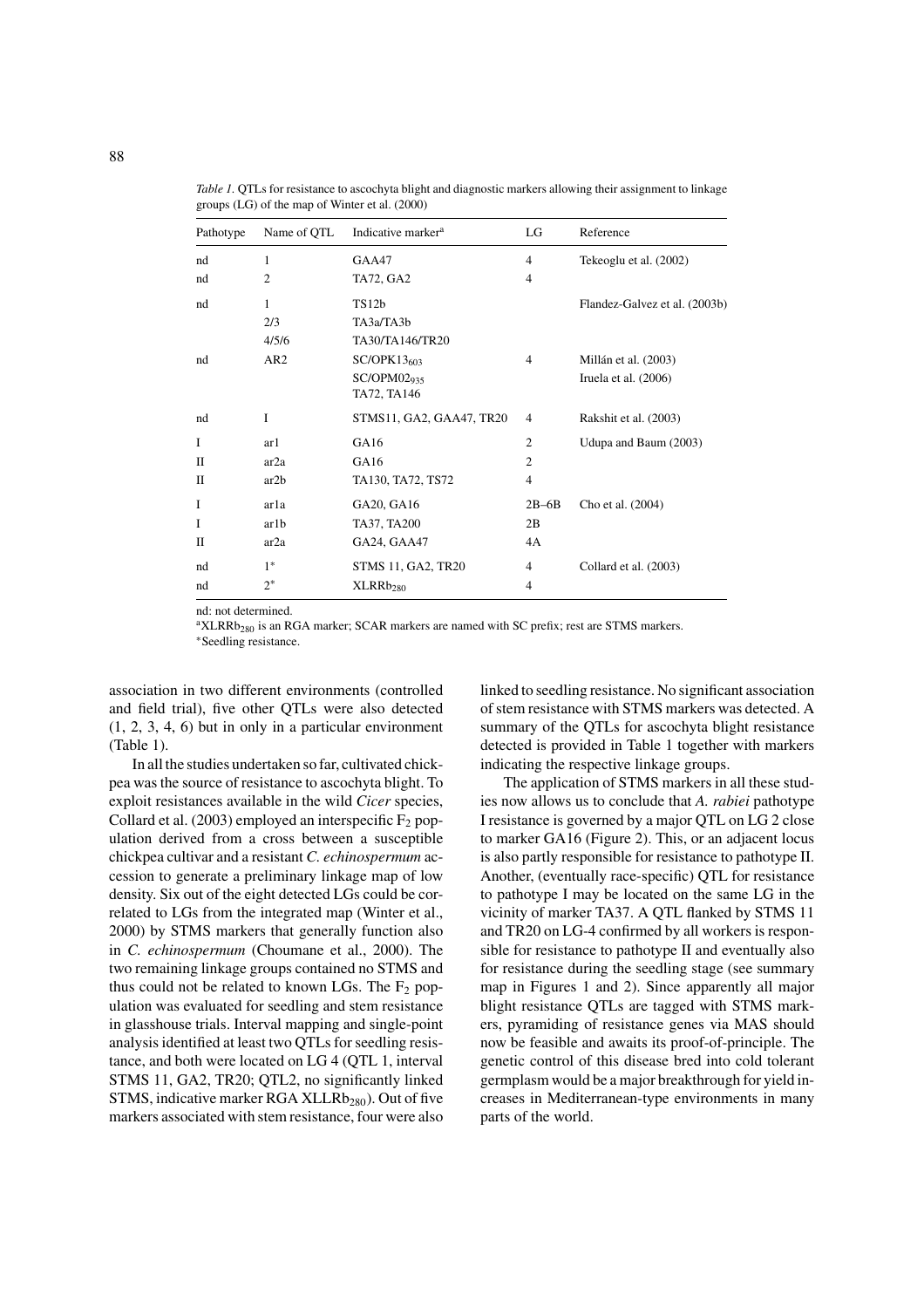### *Infection of chickpea by Ascochyta rabiei: The transcriptome*

Functional genomics of chickpea is still very much in its infancy, yet there is great scope for its application in the development of gene-based markers for molecular breeding of complex traits. Moreover, better knowledge of the activity of genes involved in pest and disease resistance, and tolerance to environmental stresses promises increases in productivity and yield stability. Until recently, only some 500 chickpea expressed sequence tags (ESTs) were deposited in public databases. However, more recently several groups initiated systematic gene expression analyses associated with specific stresses.

The group of Prof. W. Barz (Muenster, Germany) was the first to focus on transcriptomics of chickpea cell cultures upon infection with *A. rabiei* (Mackenbrock et al., 1993). On the physiological level, elicitation of cultured cells stimulated a signal transduction pathway leading to several rapid responses including an oxidative burst, extracellular alkalinisation followed by extracellular acidification, transient  $K + ef$ flux, and activation of defence-related genes, all within 2 h. Rapidly and transiently expressed genes encoded the first soluble enzyme in the pterocarpan biosynthesis part of the medicarpin and maackiain malonylglucoside phytoalexin pathway (Mackenbrock et al., 1993), a NADPH: isoflavone oxidoreductase (IFR; Tiemann et al., 1991), and at least eight members of the cytochrome P450 protein family also involved in isoflavone synthesis. Thus, it seems that isoflavone metabolism is of considerable importance for resistance to *A. rabiei* (Barz & Mackenbrock, 1994; Overkamp et al., 2000). Increased expression was also found for mRNAs of rab and rac type small GTPbinding proteins (Ichinose et al., 1999), and for genes encoding two glycine-rich proteins (GRPs), which displayed maximum expression 5 days post infection and are probably involved in fortification of cell walls by oxidative cross-linking of cell wall components (Cornels et al., 2000). In *planta*, a pathogenesis-related thaumatin-like protein (TLP) gene, PR-5a, and a second cDNA coding for a slightly larger TLP (PR-5b), presumably located in the vacuole, were elicited much faster in an *A. rabiei*-resistant cultivar than in a susceptible cultivar. However, PR-5a was not effective as an antifungal agent against *A. rabiei* (Hanselle et al., 2001). Generally, genes elicited by *A. rabiei* could be assigned to five groups according to their function in plant metabolism including primary metabolism,

regulation of gene expression, defence-related, signal transduction and catabolic pathways (Ichinose et al., 2000). Full-length sequences for chalcone synthase and phenylalanine ammonia-lyase (PAL) cDNA, both important enzymes in defence response, were provided by the same group (Hanselle et al., 1999; Hein et al., 2000). At least a part of these elicitor-induced responses are inhibited by the serine/threonin protein kinase inhibitor staurosporine and the anion channel blocker anthracene-9-carboxylic acid, and stimulated by the ser/thr protein phosphatase 2A inhibitor cantharidin (Otte et al., 2001), indicating that the signal cascade leading to activation of pathogenesis-related genes requires the action of serine/threonin kinases. Interestingly, a major QTL for ascochyta resistance on LG 2 (indicative marker GA16; Figure 2) is closely linked to a serine/threonin kinase gene (STK11; Hüttel et al., 2002). To determine if this gene is the resistance gene requires more research.

However, the belief that ascochyta blight or fusarium wilt resistance in chickpea is initiated by, or correlated to, differential expression of conventional, defence-related genes may be misleading. This cautionary note refers to recent results of Cho and Muehlbauer (2004), who investigated expression patterns of genes related to defence in chickpea after pathogen inoculation and exogenous treatments with systemic signals such as salicylic acid (SA) and methyljasmonate (Me-JA). The authors demonstrated significant differential expression of the defence-related genes in two blight and SA- and Me-JA differential germplasm lines (one resistant and SA and Me-JA responsive, the other susceptible and SA and Me-JA non-responsive) after inoculation with *A. rabiei* and exogenous treatment with SA and Me-JA. However, resistance in the RILs from a cross of these varieties did not co-segregate with the expression of the genes induced either by the pathogen or by the signal chemicals. Also, resistance to fusarium wilt did not require induction of these genes. Moreover, these authors also did not observe a hypersensitive response (HR) in their resistant varieties, previously claimed to be part of chickpea's defence against *A. rabiei* (Hoehl et al., 1990). Thus, systemic regulation of defence-related transcripts associated with disease resistance in several pathosystems in e.g. *Arabidopsis* or other host species does not necessarily confer resistance against the two necrotrophic fungi in chickpea. Instead, either constitutively expressed or unknown defence systems independent of SA- and JA may be necessary for resistance against these pathogens (Cho & Muehlbauer, 2004).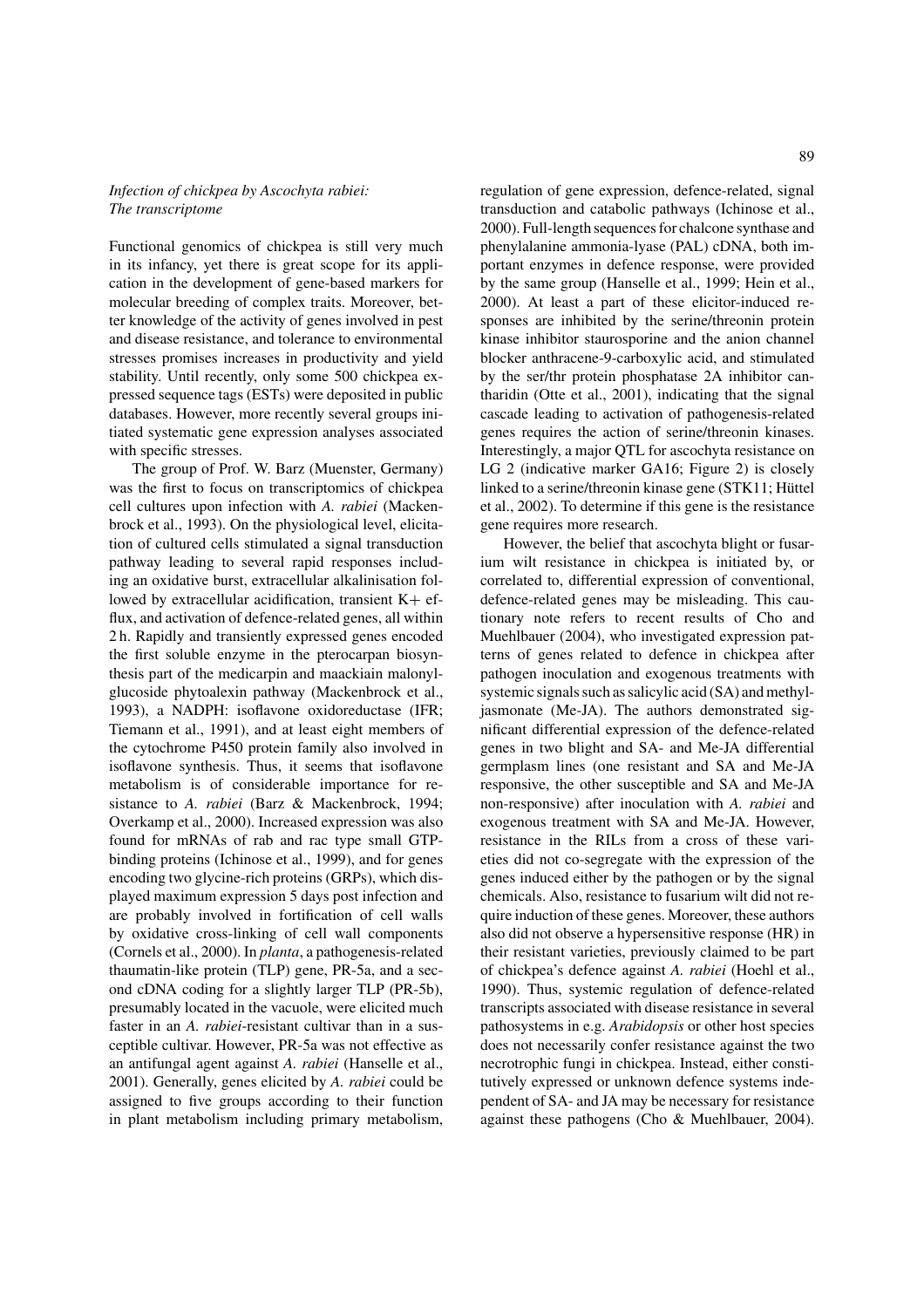New mechanisms of defence have to be searched for depending on the pathosystem, since SA- and Me-JAindependent mechanisms of resistance are also found in other species (Branding et al., 2000; Roetschi et al., 2001). These are eventually only detectable by "opensource" transcription profiling systems such as Super-SAGE (Matsumura et al., 2003) that are not based on "prejudices".

### *Targeting of Fusarium oxysporum resistance genes*

To date, eight races of *Fusarium oxysporum* f. sp. *ciceris* have been reported from India, Spain and the United States (0, 1A, 1B/C, 2, 3, 4, 5 and 6; Haware & Nene, 1982; Jiménez-Díaz et al., 1993; Jiménez-Gasco et al., 2004). Each of these races forms a monophyletic lineage, which acquired its virulence on different chickpea lines in simple, stepwise patterns (Jimenez-Gasco et al., 2004). Over 150 sources for resistance have been identified, and some are resistant to more than one race. The genetics of resistance is, however, complex, since at least for resistance to race 1 a minimum of two out of three detected resistance genes are required (van Rheenen, 1992).

Several studies in inter- and intraspecific RIL populations demonstrated the organisation of resistance genes for fusarium wilt races 1, 3, 4 and 5 (*foc*1 and *foc*3, *foc*4 and *foc*5; Mayer et al., 1997; Ratnaparkhe et al., 1998; Tullu et al., 1998; Winter et al., 2000; Sharma et al., 2004) in two adjacent resistance gene clusters on LG 2 flanked by STMS markers GA16 and TA96 (*foc1*–*foc4* cluster) and TA96 and TA27 (*foc3*– *foc5* cluster) respectively (Figure 2). However, not only resistance genes *per se*, but also other sequences coding for proteins putatively involved in the reaction of chickpea to pathogen attack were localised between, or in close vicinity, to the fusarium resistance gene clusters. For example, the sequence of one of the markers most tightly linked to the *foc4* and *foc5* loci is highly similar to a PR-5 thaumatin-like protein gene and another one is homologous to the gene for anthranilate *N*-hydroxycinnamoyl-benzoyltransferase, a regulator of the phytoalexin pathway, both important components of the plant's defence against pathogens (Figure 2). In the *Arabidopsis* genome, homologues of these genes are located in close vicinity on short segments of chromosome 1 and 5, respectively, suggesting synteny to the fusarium resistance gene cluster(s) of chickpea (Benko-Iseppon et al., 2003). Besides the fusarium resistance genes, the resistance loci *ar1* and *ar2a* against two different pathotypes of *A. rabiei* were

also localised on LG 2 close to each other and to the *foc* gene clusters (Udupa & Baum, 2003; Figure 2). Moreover, several potential resistance and pathogenesisrelated genes were localised on this LG (Hüttel et al., 2002; Pfaff & Kahl, 2003). It may therefore well be justified to call LG 2 a hot spot for pathogen defence.

However, not all fusarium wilt resistance genes are located on LG 2 of the genetic map of Winter et al. (2000). For example, Rubio et al. (2003) not only showed that two different genes can confer resistance to race  $0$  (*foc* $0_1$  and *foc* $0_2$ ) but also demonstrated linkage of the *foc*<sup>0</sup><sub>1</sub> to RAPD marker *OPJ20*<sub>600</sub> (resistance derived from line JG62). More recently, this locus has been mapped on LG5 tightly flanked by a RAPD (3 cM apart) and an STMS (2 cM apart) marker (Cobos et al., 2005).

### *Cloning resistance genes via the candidate gene approach*

Most resistance proteins are receptor-like protein kinases of the nucleotide-binding site-leucin-rich-repeat (NBS-LRR) class and composed of different combinations of conserved elements. Therefore, resistance gene analogues (RGAs) or candidate resistance genes can be isolated by PCR amplification with degenerate oligonucleotide primers derived from conserved amino acid motifs in the NBS (Kanazin et al., 1996; Shen et al., 1998). This approach was used by Hüttel et al.  $(2002)$ in an effort to directly clone *R*-genes against *F. oxysporum* and *A. rabiei*. These authors isolated a series of RGAs from both *C. arietinum* and *C. reticulatum* using two degenerate primer pairs targeting sequences in the NBS domain. A total of 48 different RGAs fell into 9 different sequence classes, and were members of the Toll-interleukin receptor (TIR)-NBS-LRR and coiledcoil (CC)-NBS-LRR groups. Thirty of these RGAs were mapped on the reference genetic map of chickpea (Winter et al., 2000), where they could be located on principally five linkage groups, some of them as clusters on LGs 2 and 5, respectively (Figure 1). One such cluster with the prominent RGA CaRGA-D mapped in the region harbouring the fusarium resistance gene cluster, but not close enough to the resistance to be a real fusarium resistance gene (Figures 1 and 2). Besides this most comprehensive direct approach towards the isolation of resistance genes from chickpea, Flandez-Galvez et al. (2003b) mapped 12 RGA markers that clustered on three LGs, and Collard et al. (2003), in a preliminary investigation of QTLs from *C. echinospermum* associated with seedling resistance to ascochyta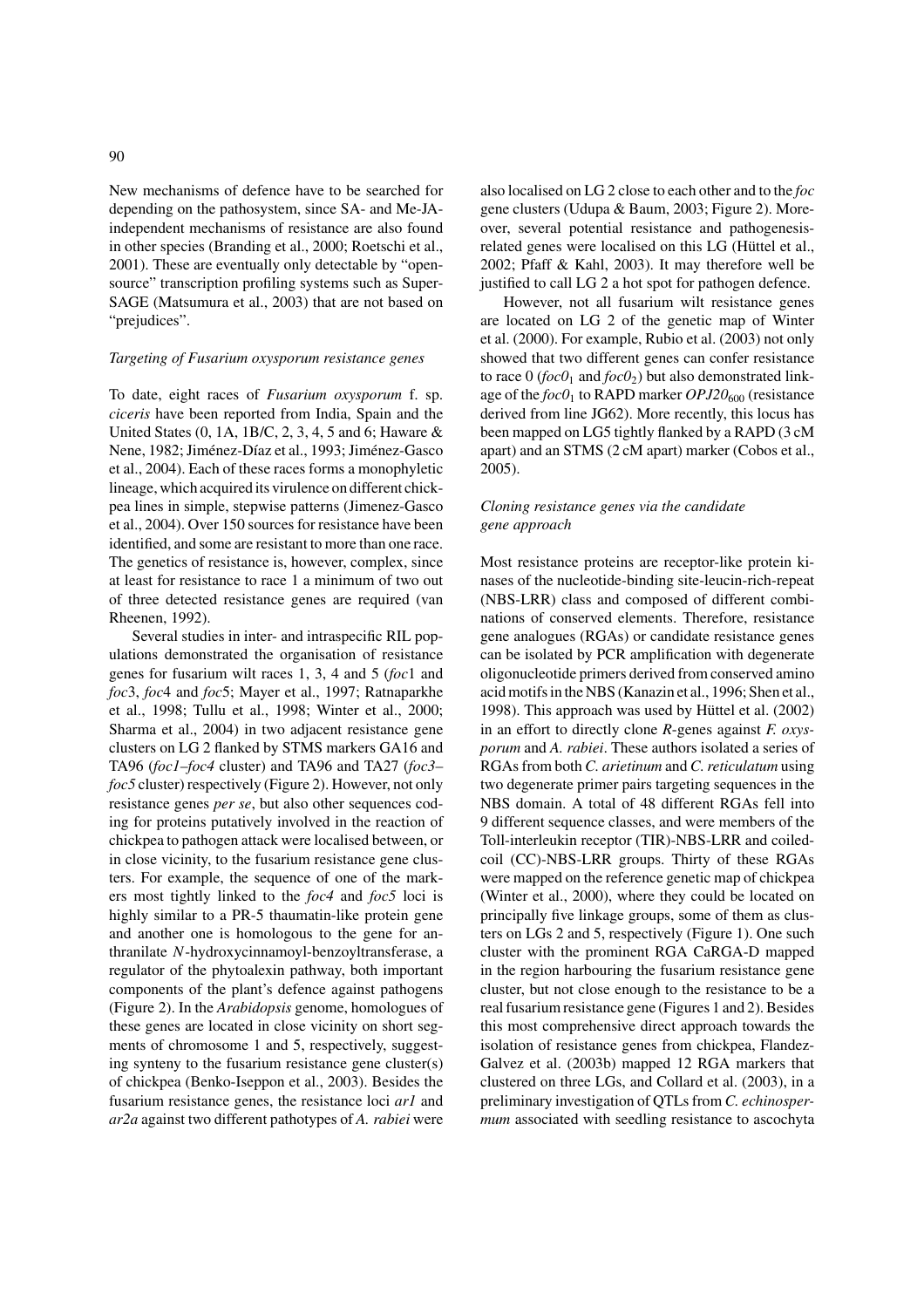blight, mapped another two. One of them, XLRRb, could be located within a QTL for seedling resistance. However, the low LOD score of 2.6 suggests that it is probably not the resistance gene itself, but may be part of a resistance gene cluster containing this gene. Also, Tekeoglu et al. (2002) mapped an anonymous RGA marker to LG 3. In summary, efforts to directly clone a fusarium or ascochyta resistance gene via the candidate gene approach are not yet successful. A possible reason for the failure of this approach may be the low level of polymorphism in the chickpea genome combined with the high conservation of the NBS-coding region used for designing the primers that prevented the mapping of many RGAs. Targeting at the more variable LRRcoding region of the genes in accord with new methods to detect polymorphisms such as EcoTILLING (Comai et al., 2004) may be more successful.

#### **Breeding for tolerance to abiotic stresses**

#### *Chilling tolerance at flowering*

The change from spring to winter sowing in chickpea, resulting in efficient use of rain water and increased yield in Mediterranean type environments, implies that tolerance to low temperature becomes important for further crop improvement. Both freezing (below  $-1.5\textdegree C$ ) and chilling ( $-1.5-15\textdegree C$ ) are known to affect chickpea at various stages of development from germination to maturation (Croser et al., 2003b). Abortion of flowers at temperatures of 15 ◦C and below are documented from field in Australia (Siddique & Sedgley, 1986), the Mediterranean (Singh, 1993) and India (Savithri et al., 1980; Srinivasan et al., 1998), and in growth room studies (Srinivasan et al., 1999; Clarke & Siddique, 2004; Nayyar et al., 2005). Studies at low temperatures in controlled environments demonstrated that pollen tubes derived from chilling-tolerant phenotypes grew faster down the style to the ovary for fertilization than pollen derived from chilling-sensitive plants (Clarke & Siddique, 2004). Such knowledge of location and timing of chilling sensitive stages during reproduction in chickpea enables precise screening of germplasm for this trait. The variation in pollen derived from different genotypes and the co-expression of the trait in the pollen and its mother plant (haplo-diplo expression) opens up the possibility of using pollen selection to improve chilling tolerance.

The potential of pollen selection as a breeding tool, whereby selection pressure is applied at the gameto91

phytic stage in the life cycle, has been demonstrated in a wide range of species (review by Hormaza & Herrero, 1996). Recently, this novel approach has been applied to chickpea improvement for winter sowing in the cool dry-land environment of southern Australia, contributing to the release of the two chilling tolerant desi chickpea cultivars Sonali and Rupali (Clarke et al., 2004). During the early generations of breeding, selection pressure was applied to the pollen tubes, as they grew down the style to fertilise the ovary, by chilling the mother plants for 3 days immediately after hand pollination. The pollen selection cycle can be repeated by cross pollination and backcrossing of sensitive cultivars with heterozygous pollen from  $F<sub>2</sub>$  donor plants segregating for chilling tolerance (Figure 3). The new cultivars set pods when the average maximum temperature over a 24-h period is  $12^{\circ}$ C, compared to the check cultivars, which abort flowers at  $15^{\circ}$ C. In the field, this translates to successful pod set about 2 weeks earlier, resulting in significantly higher yields in low-rainfall environments. Previous success in breeding chillingor freezing-tolerant chickpea lines has been reported at ICRISAT (Khanna-Chopra & Sinha, 1987; ICRISAT, 1994) and at ICARDA (Singh, 1987).

Early identification of chilling-tolerant types combined with pollen selection has great potential to accelerate breeding for cold tolerance. Molecular markers based on amplified fragment length polymorphisms (AFLPs) have been linked to the trait using bulked segregant analysis for  $F_2$  progeny of a cross between the chilling-sensitive cultivar Amethyst and the chillingtolerant ICCV 88516 (Clarke & Siddique, 2003). Putative markers linked to traits for both chilling tolerance and chilling sensitivity overcome the limitations of the dominant AFLP marker system. Six pairs of specific 18–24-mer primers were designed directly from the sequence of the AFLP-based markers. The primers were then used to amplify the defined DNA fragment from genomic DNA of individual  $F_4$  progeny with known phenotypes in an attempt to develop SCAR markers (Paran & Michelmore, 1993). The most promising primers were based on a 560 bp fragment containing a simple sequence repeat (3 bp repeat microsatellite), with 9 repeats in the susceptible parent and 10 in the tolerant parent (Clarke, unpublished). The three-base difference was visualised on a vertical acrylamide gel and was very useful in the selection of chilling-tolerant progeny derived from crosses between ICCV 88516 and Amethyst. Unfortunately, there has been no success in applying these SCAR markers to other breeding materials.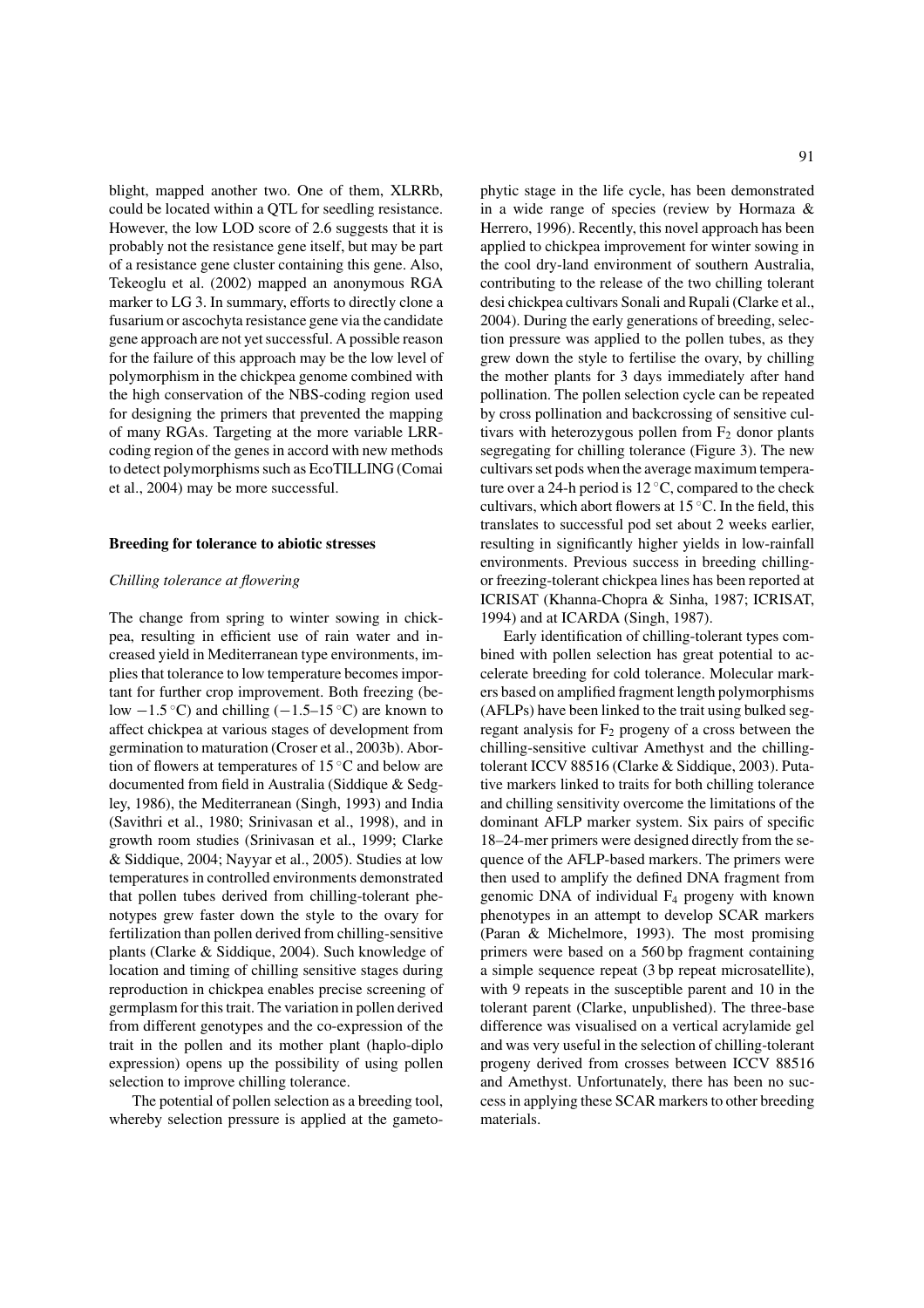

*Figure 3*. Schedule for chickpea improvement, including repeated cycles of pollen selection at low temperature stress, which was successfully used to develop new cultivars for Australia (source: Clarke et al., 2004).

A new method developed for marker-assisted breeding in lupins (Yang et al., 2001) could also be considered for chickpea in the future. Microsatelliteanchored fragment length polymorphism (MFLP) is highly efficient in producing DNA polymorphisms, and many MFLP markers can easily be converted into sequence-specific, simple PCR-based co-dominant markers. Several such markers are now being fully implemented in the Australian national lupin breeding program to select for resistance to fungal diseases (Yang et al., 2004).

Difficulties in screening and breeding for tolerance to low temperatures are further confounded by low genetic variability within cultivated chickpea (Abbo et al., 2003). Relatives of chickpea among the wild *Cicer* species offer a valuable genetic resource to overcome these limitations (Berger et al., 2003; Shan et al., 2005). Tolerance to cold has been reported in five annual and one perennial species (van der Maesen & Pundir, 1984; Singh et al., 1991, 1995, 1998; review by Croser et al., 2003a). The original collection and many selections of annual *Cicer* species held in world gene banks were analysed using DNA molecular markers, which are not affected by environmental influences, providing useful data for the selection of suitable parents for crosses (Iruela et al., 2002; Nguyen et al., 2004; Shan et al., 2005). To a certain extent, it will also be possible to use chickpea-derived STMS markers

for the marker-based analysis of wide crosses because many STMS can be transferred between *Cicer* species (Choumane et al., 2000). Barriers in wide crosses are also being addressed through international collaboration with the aim to use embryo rescue to overcome incompatibility (Mallikariuna, 1999; Clarke et al., 2004b).

# *Yield improvement in drought-prone environments: Altering phenology and root traits*

#### *Flowering time*

Since about 90% of the chickpea crop is grown under rain-fed conditions, drought is the most important stress that limits chickpea production and yield stability. Therefore, matching growth duration of crop varieties to soil–moisture–availability is critical to realise high seed yield (Siddique et al., 2003). Time of flowering is a major trait of a crop's environmental adaptation, particularly when the growing season is restricted by terminal drought and high temperatures. Developing short-duration varieties has to date been the most effective strategy for minimizing losses from terminal drought, as early maturity helps the crop to avoid the period of greatest stress (Kumar et al., 1996; Kumar & Abbo, 2001). However, since yield is generally correlated with the length of crop duration under favourable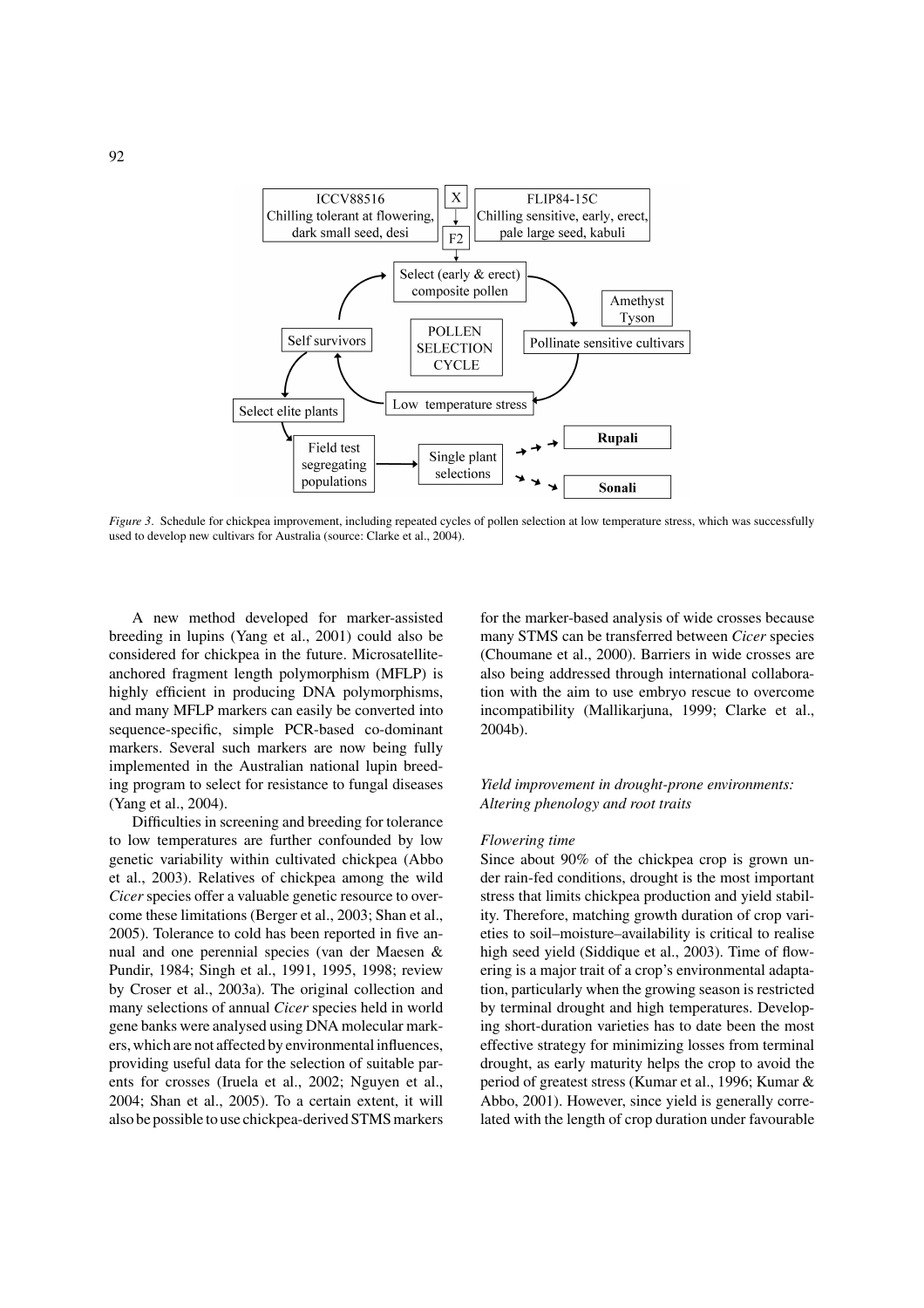growing conditions, any reduction of crop duration below the optimum would have a penalty in yield (Saxena, 1987; Turner et al., 2001). Kumar and Rao (2001) developed the world's shortest-duration chickpea variety that was recently released as a catch cultivar for cultivation between rice and wheat in the Punjab province of India (Sandhu & ArasaKesary, 2003). The new variety led to substantial increases in chickpea area and productivity in short growing-season environments and expanded options to include chickpea in many prevailing and evolving new-production systems, such as rice fallows (Kumar & Abbo, 2001).

In Mediterranean environments, early flowering has a positive effect on seed yield (Siddique et al., 2003; Rubio et al., 2004). In a 4-year, multi-location trial in Southern Spain, early flowering was generally beneficial for productivity explaining 26% of the variation in yield in winter and 77% in spring-sown crops (Rubio et al., 2004). Chickpea generally is a long day plant (van der Maesen, 1972; Summerfield et al., 1981; Sethi et al., 1981). Day-length-insensitive lines have been obtained from crosses involving germplasm from low latitudes such as East Africa, the Indian Plateau and Mexico. Also, a day-length-insensitive line of chickpea from Iran has been reported (ICC 5810; Roberts et al., 1985). Early flowering lines derived from ICCV 96029 are also exploited in short-duration environments defined by low temperatures such as in Canada (Kumar & Abbo, 2000).

Limited information is available on the genetics of flowering in chickpea. A major gene (*efl-1*) for time of flowering was reported by Kumar and van Rheenen (2000), and another one (*ppd*) by Or et al. (1999). The latter gene controls time to flowering through photoperiod response (Hovav et al., 2003). It is unclear whether the *efl-1* and *ppd* genes differ from each other, as allelic tests have not been performed. The *efl-1* gene is extensively used to develop early maturing varieties (Kumar & Abbo, 2001; Musa et al., 2001). Anupama (personal communication) named two genes, *nff-1* and *nff-2*, that govern node number to first flowering, an indication of time of flowering. Significant correlation between time of flowering and number of nodes up to first flower was observed. Cho et al. (2002) mapped a QTL for days to 50% flowering to LG 3. Another QTL was also located on this linkage group in an interspecific RIL population and explained 28% of the total phenotypic variation (Cobos et al., 2004). Clearly, more research is required to understand this important phenological trait that can lead to major breakthroughs in increasing chickpea's productivity.

### *Drought tolerance/avoidance*

Conventional breeding for drought tolerance is based on selection for yield and its components under a given water-limited environment. Because the large environmental variation necessitates evaluation of material at several locations and/or over years, trait-based selection could have an advantage. Efforts have been made to identify morphological traits that could contribute to drought tolerance/avoidance in chickpea (Turner et al., 2001). Two important drought avoidance traits have been suggested: a large root system is apparently more efficient for extraction of available soil moisture, and a smaller leaf area helps to reduce transpirational water losses (Saxena, 2003). More than 1500 chickpea germplasm and released varieties were screened for drought tolerance at ICRISAT. The most promising drought tolerant variety was ICC 4958 that had 30% more root volume than the popular variety Annigeri (Saxena et al., 1993). Promising drought-tolerant lines have been developed using ICC 4958 as one of the parents. Yield-based selections were effective in producing varieties with high yield, and trait-based selections resulted in lines with better drought tolerance obtained from a three-way cross involving ICC 4958, Annigeri and ICC 12237, a fusarium wilt resistant accession (Saxena, 2003). Efforts were also made to combine large roots trait of ICC 4958 and the few pinnules (smaller leaf area) trait of ICC 5680. Several lines combining these traits were more drought tolerant and yielded similar to the high yielding parent (Saxena, 2003).

Selection for root traits is very difficult, since it involves laborious methods such as digging and measuring roots. Molecular tagging of major genes for root traits may enable MAS for these traits and could greatly improve the precision and efficiency of breeding. A set of 257 recombinant inbred lines (RILs) was developed from the cross Annigeri  $\times$  ICC 4958 at ICRISAT and glasshouse-evaluated to identify molecular markers for root traits. Over 250 STMS and 100 EST markers were initially screened on parents of the RILs. Fifty-seven STMS markers detected polymorphisms and were mapped on the RIL population. A QTL flanked by STMS marker TAA 170 and TR 55 on LG 4A was identified that accounted for maximal phenotypic variation in root length ( $Ra^2$  = 33.1%), root weight ( $Ra^2 = 33.1\%$ ) and shoot weight  $(Ra^2 = 54.2\%)$  (Chandra et al., 2004; Buhariwalla et al., personal communication). The locus also accounted for substantial variation ( $Ra^2$  of 6.7–33.7%)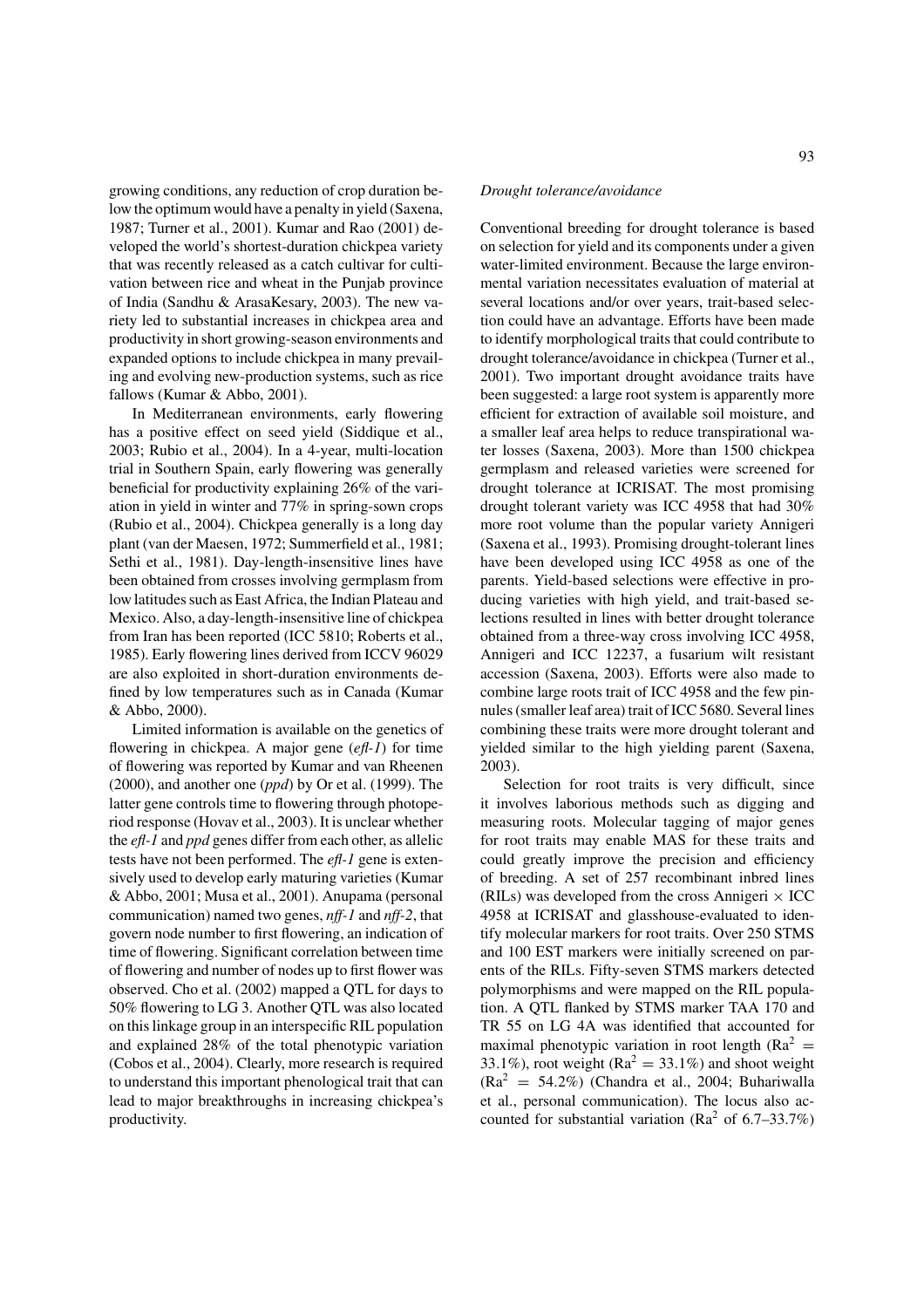observed in these traits under simulated and actual field conditions.

Recently, the chickpea minicore collection of 211 accessions was evaluated for root traits along with 12 popular cultivars and 10 accessions of wild annual species (Krishnamurthy et al., 2003). The statistical differences of entries for both, root and shoot traits, were significant ( $p < 0.001$ ). The root and shoot growth of the wild species was relatively poor compared to *C. arietinum* lines. However, several *C. arietinum* genotypes with higher maximum root depth and similar root mass than ICC 4958 were identified. Now, these newly identified genotypes serve as valuable alternative source for large root traits. Four accessions that contrasted extremely in rooting depth and total root biomass (ICC 8261, and ICC 4958 with large and ICC 283 and ICC 1882 with small roots) were selected for development of new mapping populations which will be useful in identification of additional markers for QTLs of root traits useful for drought avoidance.

Osmotic adjustment, the active accumulation of solutes within plant tissues in response to soil water potential (Morgan, 1984), is positively correlated with yield under drought environments in several cereals (Morgan, 1984; Morgan et al., 1986; Blum, 1989). Genotypic variation for osmotic adjustment also exists in chickpea (Morgan et al., 1991; Leport et al., 1999; Turner et al., 2001; Abbo et al., 2002; Moinuddin & Khanna-Chopra, 2004). However, the correlation of osmotic adjustment and yield under drought stress is not clear, since a positive association of osmotic adjustment with productivity (Morgan et al., 1991; Moinuddin & Khanna-Chopra, 2004) as well as no influence has been reported (Leport et al., 1999). The heritability of osmotic adjustment is low  $(h^2 = 0.20-$ 0.33), indicating that gains from selection for increased osmotic adjustment are likely to be small (Abbo et al., 2002).

Genetic engineering is currently explored for enhancing the levels of drought tolerance in chickpea. ICRISAT has developed an efficient transformation and regeneration system (Jayanand et al., 2003), and developed transgenic plants with a dehydration responsive element (DRE) construct, where the expression of the DREB1A cDNA is driven by a droughtresponsive rd29A promoter (ICRISAT, 2003). This construct is expected to enhance tolerance to several abiotic stresses, such as drought, chilling temperature and salinity, as it regulates a number of genes that act together in enhancing the tolerance to these stresses (Kasuga et al., 1999). The T1 generation transgenic

plants are currently undergoing molecular characterisation. Plants have also been transformed with the gene P5CSF-129A that increases proline accumulation and improves tolerance to osmotic stress (Hong et al., 2000). Fifteen independently transformed lines tested positive in PCR, Southern blot hybridisation, and RT-PCR for integration and expression of the transgene. Some selected lines showed up to 15-fold overproduction of proline and a concomitant decline in free radicals. These lines are currently advanced to T3 generation for physiological characterization (ICRISAT, 2003).

### *Transcriptomics approaches to improve yield in drought-prone environments*

To date, little attention has been paid to defining the molecular genetic determinants associated with drought avoidance and root traits. In order to generate markers for candidate gene mapping studies, functional genomics and allele mining of germplasm collections, only recently a targeted EST approach was employed at ICRISAT to identify genetic elements with putative involvement in chickpea drought avoidance and tolerance. Subtractive suppression hybridisation (SSH) was used for the isolation and characterisation of root-specific genes differentially expressed between two closely related chickpea genotypes (ICC 4958 and Annigeri) possessing different sources of drought avoidance and tolerance (Saxena et al., 1993; Saxena, 2003; Berger et al., 2003). The SSH process resulted in approximately 4000 clones including genes associated with root system development from the genotype ICC 4958 (tester), and possibly also some highly constitutively expressed genes from Annigeri. A total of 2858 EST sequences were analysed, of which 507 unique ESTs are available at GeneBank (CK148643–CK149150). All ESTs can also be accessed via a relational database at http://www.icrisat.org/gt1/Cpest/Home.asp (Jayashree et al., 2005). Tentative functional annotations with tBLASTx allowed the grouping of EST sequences into 12 general categories based on the biochemical functions of the predicted proteins as shown in Figure 4 (Buhariwalla et al., 2005). More than three-quarters of the 210 consensus sequences (77% equivalent to 164 contigs) were significantly similar  $(tBLASTx > 100)$  to sequences in public databases. Over 379 sequences were similar at the nucleotide level to entries in the Medicago Gene Indices and 323 to the Soybean Gene Index (based on a cut-off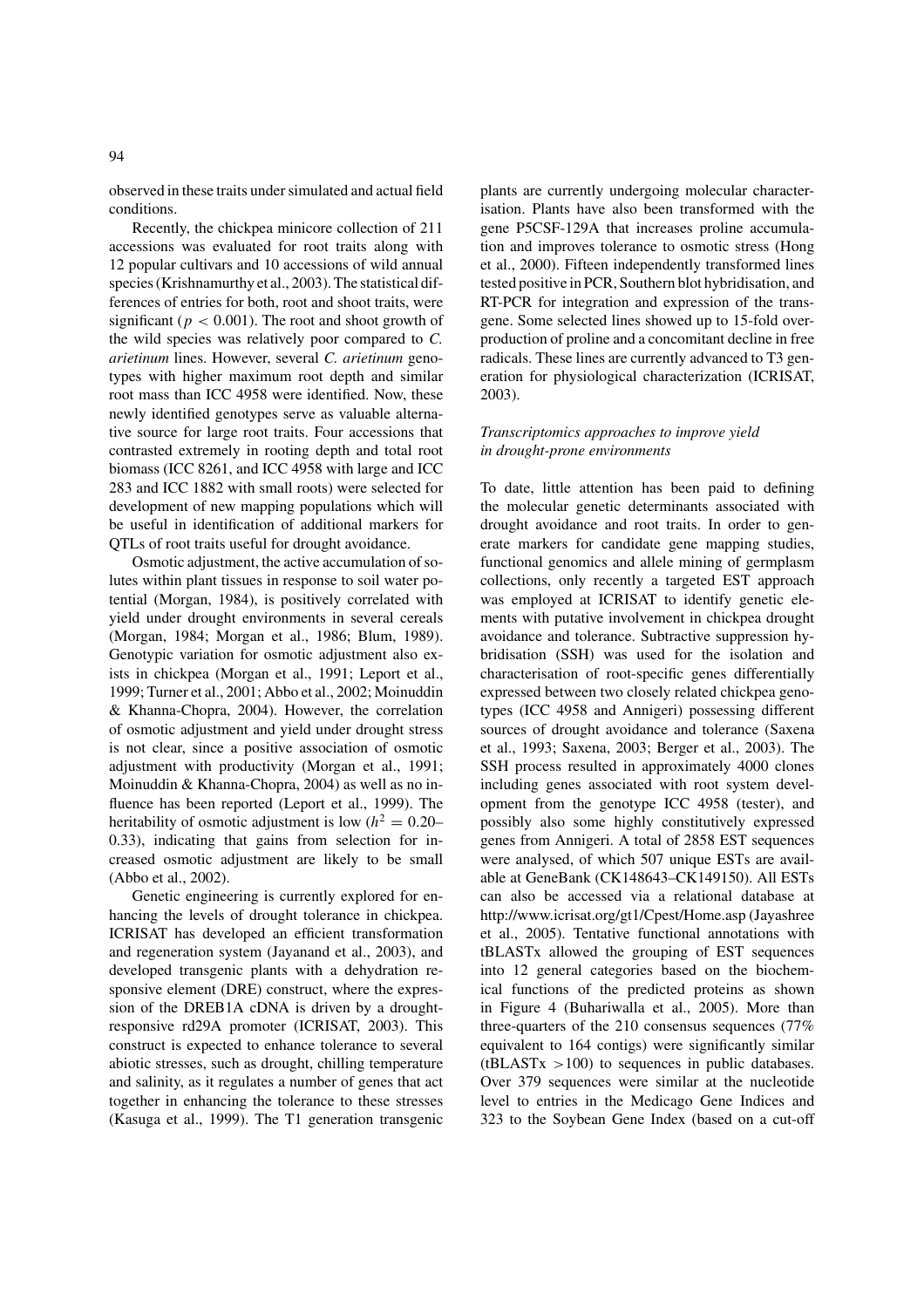

*Figure 4*. A summary of the number of clones and genes from chickpea roots in functional categories based on alignments with public databases in November 2004. Percentages indicate proportion of unigenes from the total number of unigenes identified in the whole dataset (source: Buhariwalla et al., 2005).

score of 200;  $e \, < 10-5$ ). ESTs involved in signal transduction constituted the most abundant class of root ESTs (Figure 4), consisting largely of WD-repeat proteins (40%), protein kinases (25%) and arm-repeat containing proteins (13%). These sequences play a role in stress-response pathways in several organisms and thus provide an ideal resource for the development of candidate gene markers for studying root trait components and stress signalling response to drought. Other ESTs in chickpea root tissue that may be important for constitutive stress response and development include transcripts for proteases, T6P synthase, non-specific lipid transfer proteins, MRP-like ABC transporters, chaperones, HSP70, TCP-1-alpha, bZIP transcription factor, calcium ATPases, protein kinases, MRP4 glutathione-conjugate transporter, glutathione *S*-transferase, phosphoenol pyruvate carboxylase and *S*-adenosyl methionine synthetase. Primers designed from a selection of these EST are currently screened

if they amplify polymorphic amplicons from parental genotypes of several recombinant inbred line populations designed specifically for mapping the root trait components of drought tolerance. Initial results suggest that around 20% of EST markers generated from this SSH library are polymorphic in these mapping populations, either directly or as cleaved amplified polymorphic sequence (CAPS) markers (Buhariwalla et al., 2005). Future developments will include the use of these EST markers for candidate gene mapping, allele mining of chickpea germplasm collections and the development of single nucleotide polymorphism (SNP) markers from the most promising EST markers.

Another study investigated changes in gene expression accompanying the adaptation to drought. Employing repetitive rounds of cDNA subtraction and differential DNA-array hybridisation followed by Northern blot analysis, Boominathan et al. (2004)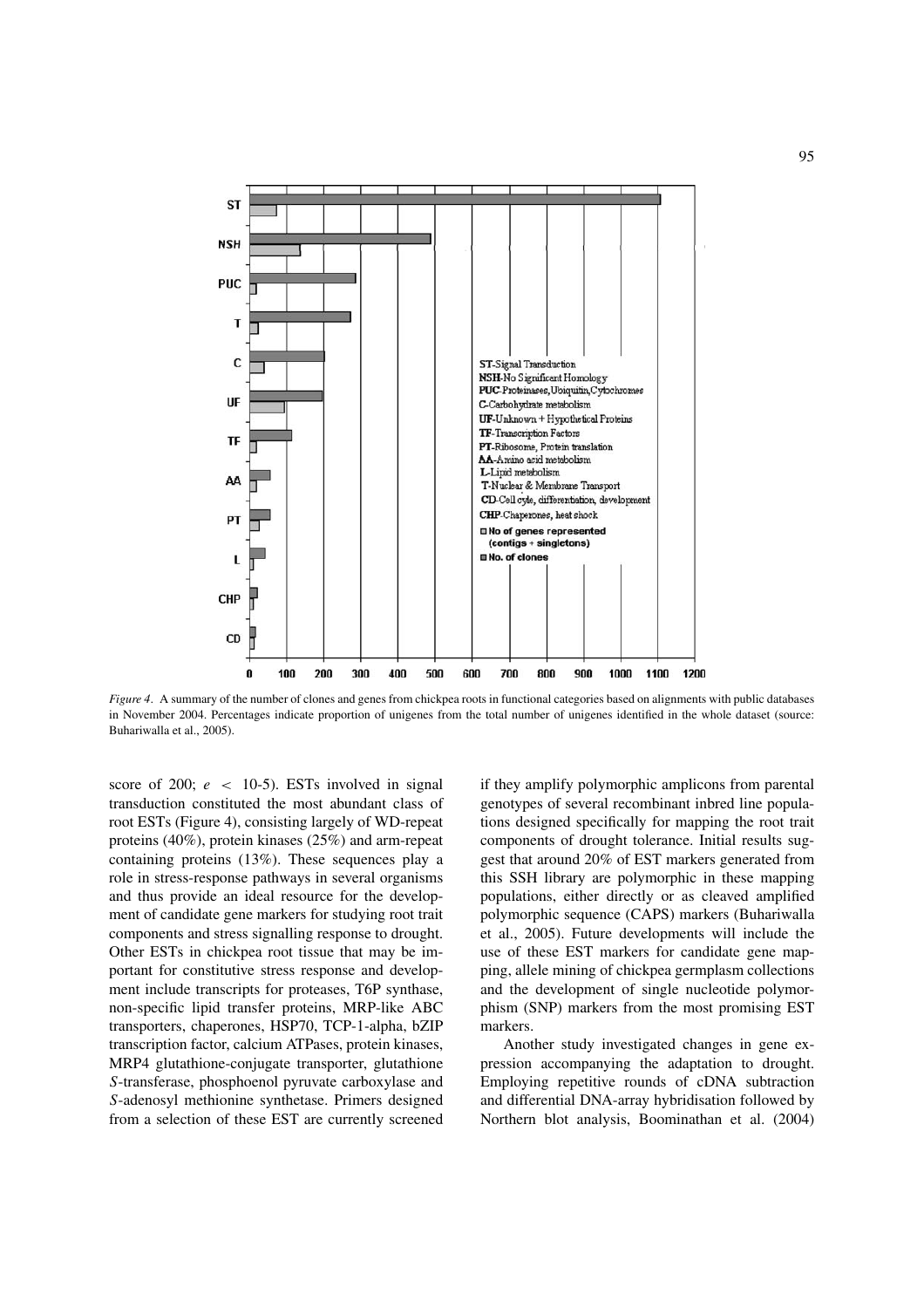identified 101 dehydration-inducible transcripts in seedlings all of which were also induced by absisic acid (ABA). Steady-state expression levels of the dehydration-induced transcripts were monitored during the recovery period between two consecutive dehydration stresses. Seven of them maintained more than threefold expression after 24 h and more than twofold expression over the basic level even at 72 h after the end of stress. Noticeably, all of them were inducible by exogenous ABA treatment. When the seedlings were allowed to recover to a similar level after exposure to exogenous ABA, the steady-state abundance of six of them followed totally different kinetics returning to the basal expression level within 24 h. This observation suggests a correlation between the longer period of abundance of those transcripts in the recovery period and improved adaptation of the plants to subsequent dehydration stress and indicate that both ABAdependent and -independent mechanisms are involved in the maintenance of the messages from the previous stress experience. Thus, the storage of stress-related messages could be one of the components necessary for increased tolerance of pre-exposed plants against subsequent exposures to stresses such as dehydration shocks.

The results presented by Boominathan et al. (2004) suggest that dehydration-stress-related gene expression is generally also regulated by ABA. However, Romo et al. (2001) demonstrated that at least the expression of two late embryo abundant (LEA) genes (CapLEA-1 and -2) in seedlings was not affected by ABA, but was up-regulated by dehydration stress imposed by NaCl and polyethylene glycol (PEG) treatment. PEG and, to an lesser extent, NaCL, but not ABA, also elicited the expression of a lipid transfer protein (LTP) gene (CapLTP) in almost all seedling tissues and especially in cotyledons to high levels. In this study, differential screening of a cDNA library from PEG-treated seedlings identified a total of seven up-regulated and six down-regulated cDNAs. In addition to those studied in more detail and mentioned earlier, up-regulated cDNAs coded for a proline-rich protein (PRP), a putative imbibition protein, a Glyoxylase I (GLX-I) gene and a protein of unknown function.

### *Salinity tolerance*

Grain legumes, in general, are sensitive to salinity, and within legumes, chickpea, faba bean and field pea are more sensitive than other food legumes (Maas &

Hoffman, 1977). The soil salinity affects germination resulting in poor plant stand. Chickpea plants show reduction in growth, high anthocynin pigmentation of foliage in desi type and yellowing of foliage in kabuli type, reduction in biomass, seed size and grain yield. Only salt-tolerant cultivars can be grown successfully in soils having electrical conductivity (ECe) higher than 4.0 dS/m<sup>−</sup>1.

The levels of salinity tolerance identified in chickpea are low to moderate. Several tolerant sources have been identified in India (Dua & Sharma, 1995; Kathiria et al., 1997), Pakistan (Asharf & Waheed, 1992) and Australia (Maliro et al., 2004). The salt-tolerant lines CSG 88101 and CSG 8927 identified by Dua and Sharma (1995) had lower  $Na<sup>+</sup>$  in roots than the sensitive genotypes. A salinity-tolerant desi variety, Karnal Chana 1 (CSG 8963), which can be grown in saline soils with ECe between 4 and 6 dS/m, has been released in India. Recently, 252 germplasm accessions (including 211 accessions of mini-core collection) and breeding lines were screened for salinity tolerance at ICRISAT. The majority of the highly tolerant genotypes were of kabuli type, whereas the majority of the highly sensitive accessions were of desi type (Serraj et al., 2004). None of the 19 accessions of five annual wild species (*C. reticulatum*, *C. echinospermum*, *C. bijugum*, *C. judaicum*,*C. pinnatifidum*) studied by Maliro et al. (2004) in Australia were found tolerant to salinity.

### **Conclusions**

Increasing and stabilising seed yield while minimising inputs is the major aim of chickpea breeding. This goal can be achieved by cultivars better adapted to the various stresses in local environments. Besides this major challenge, preferences of consumers and industry as well as health aspects need to be considered.

Drought and cold are currently the main abiotic constraints to improve chickpea productivity. There is no simple way to breed for drought or cold resistance. However, in particular environments some metabolic processes can be modified through breeding, either as single traits (e.g. pollen fertility under cold stress) or as a combination of traits (e.g. large root trait in combination with small leaf area for drought). Matching plant phenology to the environment also contributes to breeding successes. Whether trait-based breeding is successful also for tackling biotic stresses, the second most important cause for unstable and low seed yields, needs to be determined for each pathogen and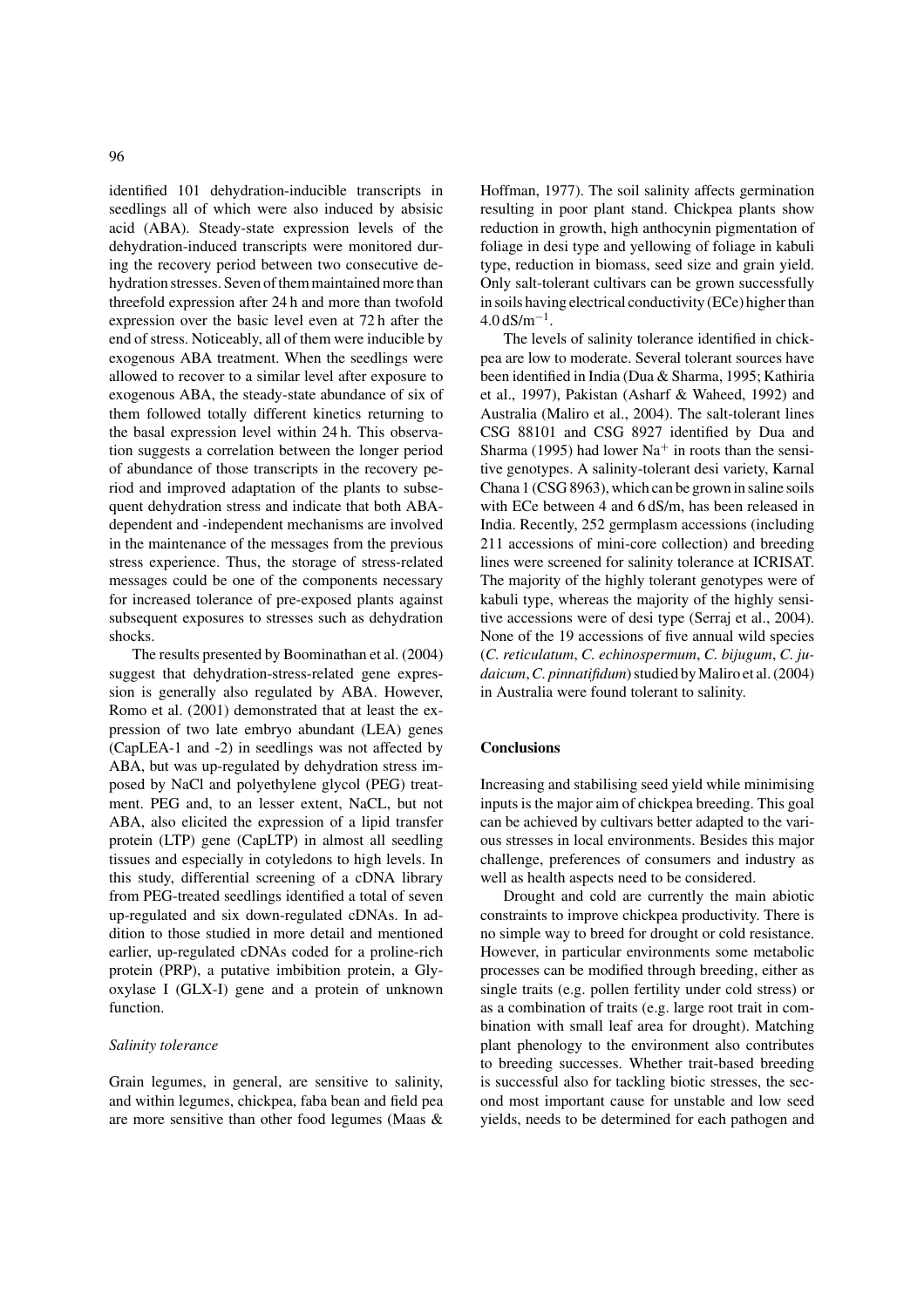insect pest. For example, resistance to fusarium wilt seems to be caused by clearly defined and tractable race-specific genes that may be combined with other desired traits with relative ease. Ascochyta resistance, however, becomes more and more obscure despite the fact that QTLs for resistance have been localised at a few loci in the chickpea genome. The possible existence of races within the pathotype classes, the possible association of resistance with unknown defence pathways, and most importantly, the failure of conventional breeding to efficiently control the pathogen despite all efforts, call for a thorough, in-depth investigation of the interaction of host and pathogen. It is likely that here gene-based breeding strategies need to be complemented by trait-based approaches. A much better understanding of the genetic basis of virulence and its expression as well as the population structure of the pathogen is required.

Trait-based breeding, however, requires trait dissection into components, defined genetic sources for these components and conditions to test for them. Moreover, well-tailored segregating populations are needed for pyramiding of resistance genes or QTLs controlling diseases. This is where molecular breeding enters the stage. STMS markers remain the marker of choice for many breeding programs and have been particularly useful for the comparison of chickpea maps among laboratories. Clearly, more markers are needed to cover the whole genome with a dense network to dissect adjacent QTLs into single factors, a prerequisite for pyramiding of genes positively influencing one or more characters. However, this network of markers should not be based solely on anonymous dominant or even STMS markers, but on gene-based markers, wich could allow us to compare maps from chickpea and related legumes. Thus, chickpea scientists will certainly benefit from the progress achieved in the model legumes *Medicago truncatula* and *Lotus japonicus*, or better investigated crops like soybean or pea.

Transcriptomics applied to chickpea has revealed an insight into mechanisms of drought tolerance/avoidance and pathogenesis-related and developmental processes. The future will certainly see much more impact of transcriptomics in chickpea breeding including application of microarrays. Thus, it will soon be possible to identify genes controlling complex traits by simply hybridising cDNAs to specialised chips. If combined with maps generated from markers detecting SNPs in differentially expressed genes such as single nucleotide amplification polymorphism markers (SNAP; Drenkard et al., 2000; Hayashi et al., 2004), it

may be possible to land directly in the gene of interest as demonstrated for mouse (Schadt et al., 2003). The determination of genetic variability in these genes in the chickpea germplasm will then be the next step towards targeted molecular breeding and more efficient germplasm management.

Efforts to employ MAS have been initiated. However, the following aspects require more research: (i) the saturation of genomic areas of interest with markers, and their polymorphism in different genetic backgrounds (especially within *C. arietinum*); (ii) the mapping of resistance genes for fusarium wilt still not sited in current genomic maps which require the development of new RIL populations; (iii) the integration of genes or QTL controlling ascochyta blight resistance already located in different populations while simultaneously considering the importance of pathotype differentiation for this pathogen; and (iv) mapping and integration into the current genomic map of genes or QTL controlling tolerance to abiotic stresses such as chilling and freezing, drought, earliness and salinity, in addition to molecular markers tagging these traits. Insufficient efforts have been undertaken to target resistances to minor pests and diseases. Current mapping populations, available through the International Chickpea Genomics Consortium (http://www.icgc.wsu.edu/), should be evaluated for these traits in the first instance. Alternatively, new mapping populations segregating for these traits could be developed. Infestation of developing chickpea seeds by *Helicoverpa* larvae is a problem of pressing demand for increasing chickpea yield. However, this problem may be difficult to address by conventional breeding, since neither trypsin nor gut proteinase inhibitors that could prevent the larvae from feeding are available from chickpea or from wild *Cicer* species. Although there is now some evidence of antibiosis in several species of *Cicer* (Sharma et al., 2005), transgenic approaches may be required to develop new cultivars resistant to this ferocious pest (Patankar et al., 1999).

The development of molecular markers and of even more efficient tools in plant breeding will continue to be a very dynamic process in the coming years. Chickpea breeders look forward to a time when the presence of a gene is identified directly from a sample of a plant or its seed without resorting to the lengthy process of screening for physical and chemical characteristics. It is hoped that chickpea breeders, molecular biologists, geneticists and physiologists coordinate their effort to integrate and use molecular techniques along with classical breeding methods for chickpea improvement.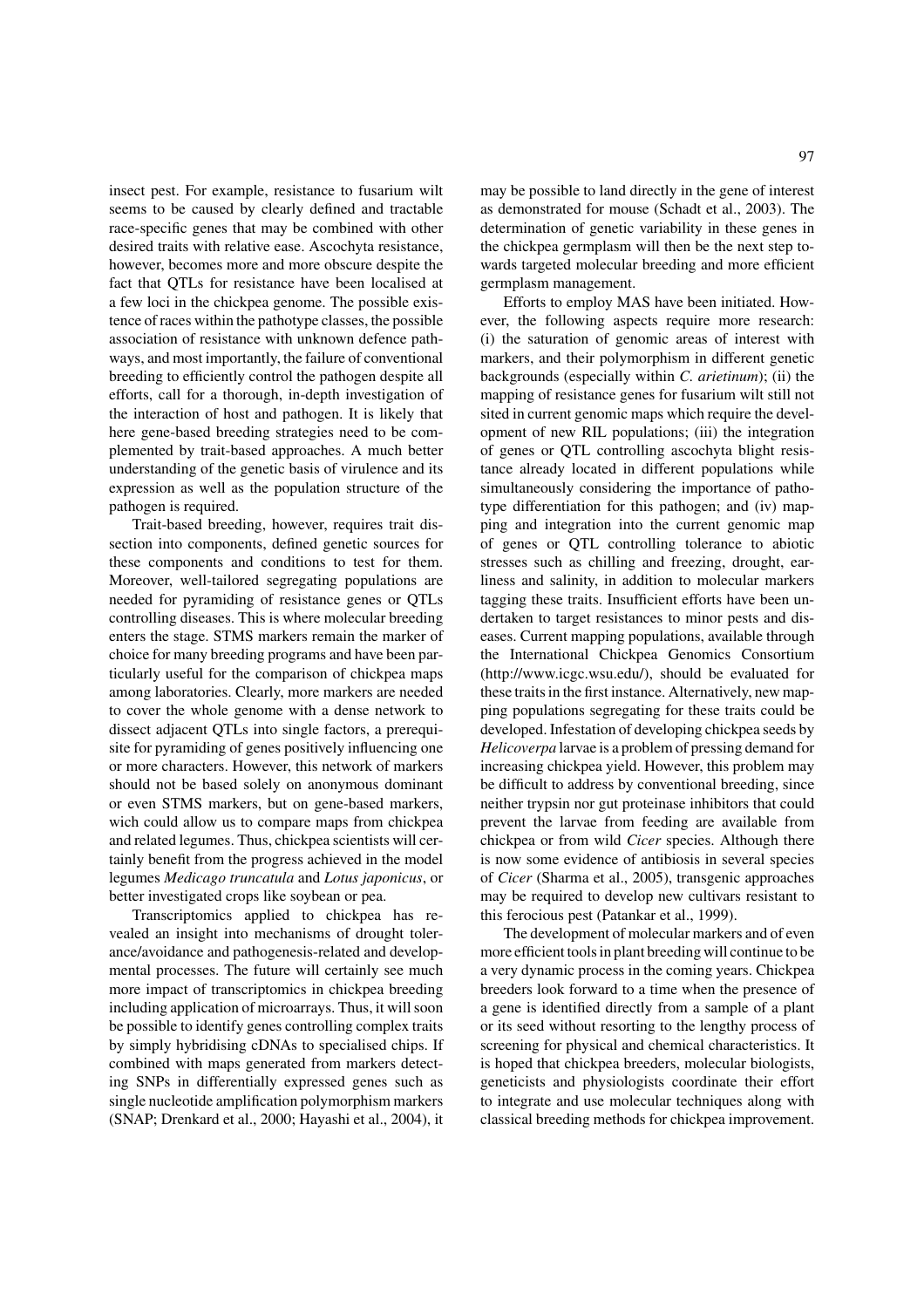#### **Acknowledgements**

Univ. of Córdoba research was supported by CI-CYT (Contract No. AGL2001-2018-C02-01) and EU (Ascorab, Contract No. ICA4-CT-2000-30003). CLIMA research on chickpea is supported by GRDC, ACIAR and COGGO. Research of PW and GK was supported by the Bundesminister für wirtschaftliche Zusammenarbeit (BMZ, Project No. 2001.7860.8- 001.00), EU (IP Grainlegumes, Contract No. Food-CT-2004-506223) and IAEA (Research Contract 10974/R2).

#### **References**

- Abbo, S., J. Berger & N.C. Turner, 2003. Evolution of cultivated chickpea: Four bottlenecks limit diversity and constrain adaptation. Funct Plant Biol 30: 1081–1087.
- Abbo, S., N.C. Turner, R.J. French & J. Berger, 2002. Breeding for osmotic adjustment in chickpea (*Cicer arietinum* L.). In: J.A. McComb (Ed.), Plant Breeding for the 11th Millenium: Proceedings of the 12th Australian Plant Breed Conference, 15– 20 September 2002, Australian Plant Breeding Association Inc., Perth, Western Australia, Australia, pp. 463–467.
- Abbo, S., C. Molina, R. Jungmann, M.A. Grusak, Z. Berkovitch, Ruth Reifen, G. Kahl, P. Winter & R. Reifen, 2005. Quantitative trait loci governing carotenoid concentration and weight in seeds of chickpea (*Cicer arietinum* L.). Theor Appl Genet 111: 185– 195.
- Agharkar, S.P., 1991. Medicinal Plants of Bombay Presidency, pp 62–63. Scientific Publications, Jodhpur, India.
- Ansari, M.A., B.A. Patel, N.L. Mhase, D.J. Patel, A. Douaik & S.B. Sharma, 2004. Tolerance of chickpea (*Cicer arietinum* L.) lines to root-knot nematode, *Meilodogyne javanica* (Treub) Chitwood. Genet Resour Crop Evol 51: 449–453.
- Arumuganathan, K. & E.D. Earle, 1991. Nuclear DNA content of some important plant species. Plant Mol Biol Rep 9: 208–218.
- Asharf, M. & A. Waheed, 1992. Screening chickpea (*Cicer arietinum* L.) for salt tolerance. Tropenlandwirt 93: 45–55.
- Barve, M.P., T. Arie, S.S. Salimath, F.J. Muehlbauer & T.L. Peever, 2003. Cloning and characterization of the mating type (MAT) locus from *Ascochyta rabiei* (teleomorph: *Didymella rabiei*) and a MAT phylogeny of legume-associated *Ascochyta* spp. Fungal Genet Biol 39: 151–167.
- Barz, W. & U. Mackenbrock, 1994. Constitutive and elicitation induced metabolism of isoflavones and pterocarpans in chickpea (*Cicer arietinum* L.) cell-suspension cultures. Plant Cell Tissue Organ Culture 38: 199–211.
- Benko-Iseppon, A.M., P. Winter, B. Huettel, C. Staginnus, F.J. Muehlbauer & G. Kahl, 2003. Molecular markers closely linked to fusarium resistance genes in chickpea show significant alignments to pathogenesis-related genes located on *Arabidopsis* chromosomes 1 and 5. Theor Appl Genet 107: 379–386.
- Berger, J., S. Abbo & N.C. Turner, 2003. Ecogeography of annual wild *Cicer* species: The poor state of the world collection. Crop Sci 43: 1076–1090.
- Blum, A., 1989. Osmotic adjustment and growth of barley genotypes under drought stress. Crop Sci 29: 230–233.
- Boominathan, P., R. Shukla, A. Kumar, D. Manna, D. Negi, P.K. Verma & D. Chattopadhyay, 2004. Long term transcript accumulation during the development of dehydration adaptation in *Cicer arietinum*. Plant Physiol 135: 1608–1620.
- Brading, P.A., K.E. Hammond-Kosack, J.D.G. Parr & A. Jones, 2000. Salicylic acid is not required for *Cf-2*- and *Cf-9*-dependent resistance of tomato to *Cladosporium fulvum*. Plant J 23: 305–318.
- Buhariwalla, H.K., B. Jayashree & J.H. Crouch, 2005. Development of ESTs from chickpea roots and their use in diversity analysis of the *Cicer* genus. BMC Plant Biol 5: 16.
- Caetano-Anollés, G., B.J. Bassam & P.M. Gresshoff, 1991. DNA amplification fingerprinting using short arbitrary oligonucleotide primers. Biotechnology 9: 553–557.
- Chandra, S., H.K. Buhariwalla, J. Kashiwagi, S. Harikrishna, K.R. Sridevi, L. Krishnamurthy, R. Serraj & J.H. Crouch, 2004. Identifving OTL-linked markers in marker-deficient crops. In: International Crop Science Congress, 26 September–1 October, Brisbane, Australia.
- Charles, M.T., R. Dominique, J. Kumar & O.P. Dangi, 2002. A preliminary study of the functional properties of chickpea leaves. In: Annual Meeting of the Canadian Society of Food and Nutrition, May 2002, Edmonton, Alberta, Canada.
- Cho, S. & F.J. Muehlbauer, 2004. Genetic effect of differentially regulated fungal response genes on resistance to necrotrophic fungal pathogens in chickpea (*Cicer arietinum* L.). Physiol Mol Plant Pathol 64: 57–66.
- Cho, S., J. Kumar, J.F. Shultz, K. Anupama, F. Tefera & F.J. Muehlbauer, 2002. Mapping genes for double podding and other morphological traits in chickpea. Euphytica 125: 285– 292.
- Cho, S., W. Chen & F.J. Muehlbauer, 2004. Pathotype-specific genetic factors in chickpea (*Cicer arietinum* L.) for quantitative resistance to ascochyta blight. Theor Appl Genet 109: 733–739.
- Choumane, W., P. Winter, F. Weigand & G. Kahl, 2000. Conservation and variability of sequence-tagged microsatellite sites (STMSs) from chickpea (*Cicer arietinum* L.) within the genus *Cicer*. Theor Appl Genet 101: 269–278.
- Clarke, H. & K.H.M. Siddique, 2003. Chilling tolerance in chickpea – Novel methods for crop improvement. In: R.N. Sharma, M. Yasin, S.L. Swami, M.A. Khan & A.J. William (Eds.), International Chickpea Conference, Indira Ghandhi Agricultural University, Raipur, India, pp. 5–12.
- Clarke, H. & K.H.M. Siddique, 2004. Response of chickpea genotypes to low temperature stress during reproductive development. Field Crops Res 90: 323–334.
- Clarke, H., T.N. Khan & K.H.M. Siddique, 2004a. Pollen selection for chilling tolerance at hybridisation leads to improved chickpea cultivars. Euphytica 139: 65–74.
- Clarke, H., I. Kuo, J. Kuo & K.H.M. Siddique, 2004b. Abortion and stages for embryo rescue following wide crosses between chickpea (*Cicer arietinum* L.) and *C. bijugum* (K.H. Rech.). In: 5th European Conference on Grain Legumes, AEP, Dijon, France, p. 192.
- Cobos, M.J., M. Iruela, J. Rubio, T. Millán, J.I. Cubero & J. Gil, 2004. Genetic analyses of flowering time in a chickpea interspecific cross (*Cicer arietinum* L.×*C. reticulatum* Lad.). In: 5th European Conference on Grain Legumes, AEP, Dijon, France, p. 263.
- Cobos, M.J., M.J. Fernández, J. Rubio, M. Kharrat, M.T. Moreno, J. Gil & T. Millán, 2005. A linkage map in chickpea (*Cicer arietinum*

#### 98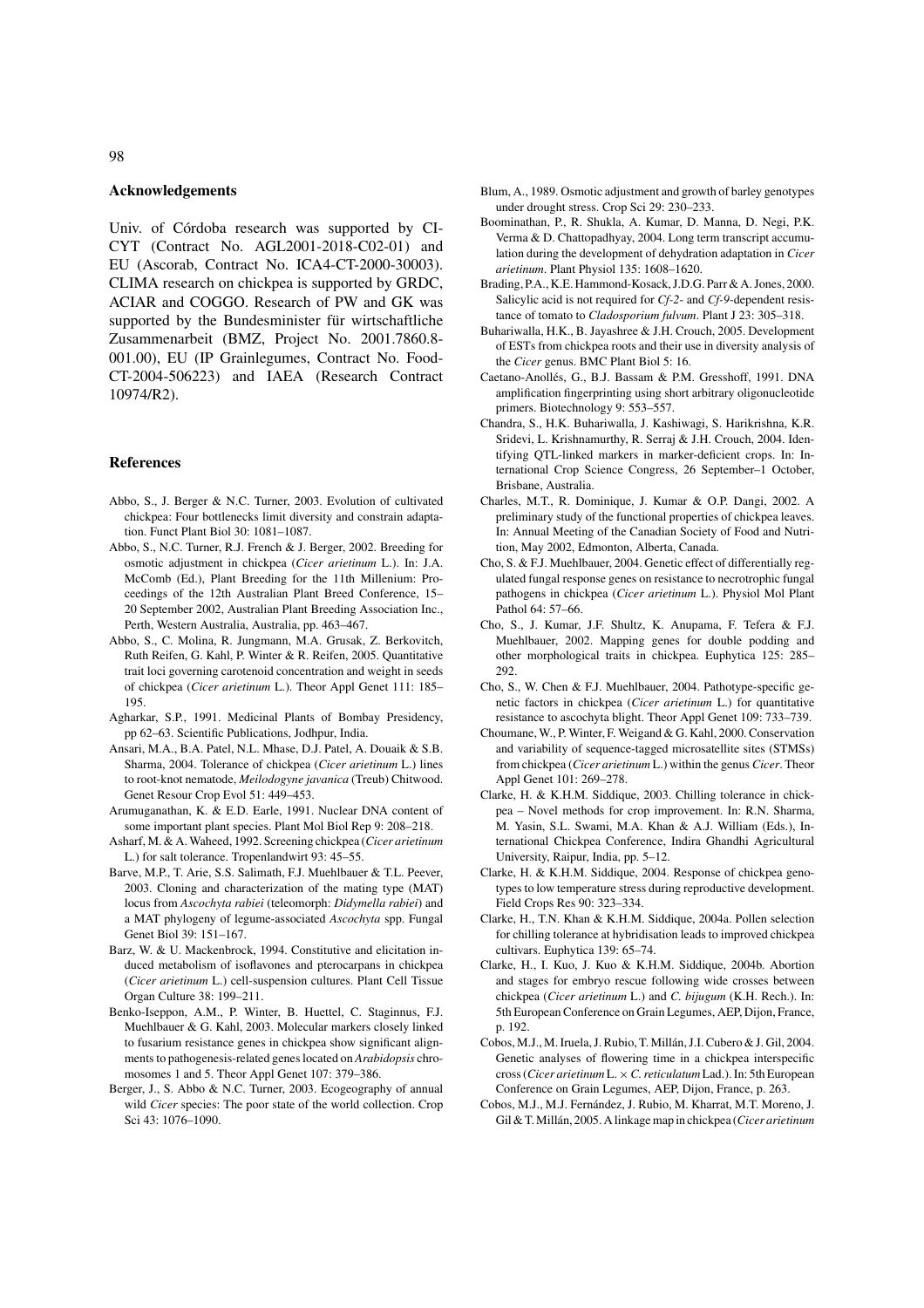L.) in two populations from Kabuli  $\times$  Desi crosses: Location of a resistance gene for fusarium wilt race 0. Theor Appl Genet 110: 1347–1353.

- Collard, B.C.Y., E.C.K. Pang, P.K. Ades & P.W.J. Taylor, 2003. Preliminary investigation of QTLs associated with seedling resistance to ascochyta blight from *Cicer echinospermum*, a wild relative of chickpea, Theor Appl Genet 107: 719–729.
- Comai, L., K. Young, J.T. Bradley, S.H. Reynolds, E.A. Green, C.A. Codomo, L.C. Enns, J.E. Johnson, C. Burtner, A.R. Odden & S. Henikoff, 2004. Efficient discovery of polymorphisms in natural populations by EcoTILLING. Plant J (published online at DOI: 10.1111/j.1365–313X.2003.01999.x)
- Cornels, H., Y. Ichinose & W. Barz, 2000. Characterization of cDNAs encoding two glycine-rich proteins in chickpea (*Cicer arietinum* L.): Accumulation in response to fungal infection and other stress factors. Plant Sci 154: 83–88.
- Croser, J.S., F. Ahmad, H.J. Clarke & K.H.M. Siddique, 2003a. Utilization of wild *Cicer* in chickpea improvement–Progress, constraints and prospects. Aust J Agric Res 54: 429–444.
- Croser, J.S., H.J. Clarke, K.H.M. Siddique & T.N. Khan, 2003b. Low temperature stress: Implications for chickpea (*Cicer arietinum* L.) improvement. Crit Rev Plant Sci 22: 185–219.
- Dey, S.K. & G. Singh, 1993. Resistance to ascochyta blight in chickpea–Genetic basis. Euphytica 68: 147–153.
- Díaz-Franco, A. & P. Pérez-García, 1995. Control químico de la roya y la rabia del garbanzo y su influencia en el rendimiento del grano. Revista Mexicana de Fitopatología 13: 123–125.
- Drenkard, E., B.G. Richter, S. Rozen, L.M. Stutius, N.A. Angell, M. Mindrinos, R.J. Cho, P.J. Oefner, R.W. Davis & F.M. Ausubel, 2000. A simple procedure for the analysis of single nucleotide polymorphisms facilitates map-based cloning in *Arabidopsis*. Plant Physiol 124: 1483–1492.
- Dua, R.P. & P.C. Sharma, 1995. Salinity tolerance of kabuli and desi chickpea genotypes. Int. Chickpea Pigeonpea Newslett 2: 19–22.
- FAOSTAT data, 2005. http://faostat.fao.org/faostat/collections? subset=agriculture. Last updated February 2005.
- Flandez-Galvez, H., P.K. Ades, R. Ford, E.C.K. Pang & P.W.J. Taylor, 2003a. QTL analysis for ascochyta blight resistance in an intraspecific population of chickpea (*Cicer arietinum* L.). Theor Appl Genet 107: 1257–1265.
- Flandez-Galvez, H., R. Ford, E.C.K. Pang & P.W.J. Taylor, 2003b. An intraspecific linkage map of the chickpea (*Cicer arietinum* L.) genome based on sequence-tagged microsatellite site and resistance gene analog markers. Theor Appl Genet 106: 1447–1456.
- Gaur, P.M. & A.E. Slinkard, 1990. Genetic control and linkage relations of additional isozyme markers in chickpea. Theor Appl Genet 80: 648–656.
- Gil, J. & J.I. Cubero, 1993. Inheritance of seed coat thickness in chickpea (*Cicer arietinum* L.) and its evolutionary implications. Plant Breed 111: 257–260.
- Gil, J., S. Nadal, D. Luna, M.T. Moreno & A. de Haro, 1996. Variability of some physico-chemical characters in Desi and Kabuli chickpea types. J Sci Food Agric 71: 179–184.
- Gortner, G., M. Nenno, K. Weising, D. Zink, W. Nagl & G. Kahl, 1998. Chromosomal localization and distribution of simple sequence repeats and the *Arabidopsis*-type telomere sequence in the genome of *Cicer arietinum* L. Chromosome Res 6: 97– 104.
- Greco, N., 1987. Nematodes and their control in chickpea. In: M.C. Saxena & K.B. Singh (Eds.), The Chickpea, pp. 271–282. CAB International, UK.
- Gumber, R.K., J. Kumar & M.P. Haware, 1995. Inheritance of resistance to fusarium wilt in chickpea. Plant Breed 114: 277– 279.
- Halila, M.H., N.I. Hadad, B. Sakr & I. Kusmenoglu, 2000. Regional Reviews–Region 5 Near East. In: R. Knight (Ed.), Linking Research and Marketing Opportunities for Pulses in the 21st Century, pp. 107–114. Kluwer Academic Publishers, Dordrecht, The Netherlands.
- Hanselle, T., Y. Ichinose & W. Barz, 2001. Biochemical and molecular biological studies on infection (*Ascochyta rabiei*)-induced thaumatin-like proteins from chickpea plants (*Cicer arietinum* L.). Z Naturforsch [C] 56: 1095–1107.
- Hanselle, T., C. Schwenger-Erger & W. Barz, 1999. Isolation of a full length chalcone synthase cDNA (Accession No. AJ012822) from infected chickpea plants (*Cicer arietinum* L.). Plant Physiol 120: 934–934.
- Haware, M.P., 1998. Diseases of chickpea. In: The Pathology of Food and Pasture Legumes, pp. 473–516. CAB International, UK.
- Haware, M.P. & Y.L. Nene, 1982. Races of *Fusarium oxysporum* f. sp. *ciceris.* Plant Dis 66: 809–810.
- Hayashi, K., N. Hashimoto, M. Daigen & I. Ashikawa, 2004. Development of PCR-based SNP markers for rice blast resistance genes at the Piz locus. Theor Appl Genet 108: 1212–1220.
- Hein, F., S. Overkamp & W. Barz, 2000. Cloning and characterization of a full-length cDNA (accession no. AJ250836) encoding phenylalanine ammonia-lyase from chickpea (PGR00-038). Plant Physiol 122: 1458–1458.
- Hoehl, B., M. Pfautsch & W. Barz, 1990. Histology of disease development in resistant and susceptible cultivars of chickpea (*Cicer arietinum* L.) inoculated with spores of *Ascochyta rabiei*. J Phytopathol 129: 31–45.
- Hong, Z., K. Lakkineni, Z. Zhang & D.P.S. Verma, 2000. Removal of feedback inhibition of 1 pyrroline-5-carboxylate synthetase (P5CS) results in increased proline accumulation and protection of plants from osmotic stress. Plant Physiol 122: 1129–1136.
- Hormaza, J.I. & M. Herrero, 1996. Male gametophytic selection as a plant breeding tool. Sci Hort 65: 321–333.
- Hovav, R., K.C. Upadhyaya, A. Beharav & S. Abbo, 2003. Major flowering time gene and polygene effects on chickpea seed weight. Plant Breed 122: 539–541.
- Hüttel, B., J. Santra, F.J. Muehlbauer & G. Kahl, 2002. Resistance gene analogues of chickpea (*Cicer arietinum* L.): Isolation, genetic mapping and association with a *Fusarium* resistance gene cluster. Theor Appl Genet 105: 479–490.
- Hüttel, B., P. Winter, K. Weising, W. Choumane, F. Weigand & G. Kahl, 1999. Sequence-tagged microsatellite-site markers for chickpea (*Cicer arietinum* L.). Genome 42: 210–217.
- Ibrikci, H., S. Knewtson & M.A. Grusak, 2003. Chickpea leaves as a vegetable green for humans: Evaluation of mineral composition. J Sci Food Agric 83: 945–950.
- Ichinose, Y., K. Tiemann, C. Schwenger-Erger, K. Toyoda, F. Hein, T. Hanselle, H. Cornels & W. Barz, 2000. Genes expressed in *Ascochyta rabiei*-inoculated chickpea plants and elicited cell cultures as detected by differential cDNA-hybridization. Z Naturforsch [C] 55: 44–54.
- Ichinose, Y., K. Toyoda & W. Barz, 1999. cDNA cloning and gene expression of three small GTP-binding proteins in defense response of chickpea. Biochem Biophys Acta 1489: 462–466.
- ICRISAT (International Crops Research Institute for the Semi-Arid Tropics), 1994. Cold tolerant chickpea varieties ICCV 88503, ICCV 88506, ICCV 88510. Plant Mater Descript 53.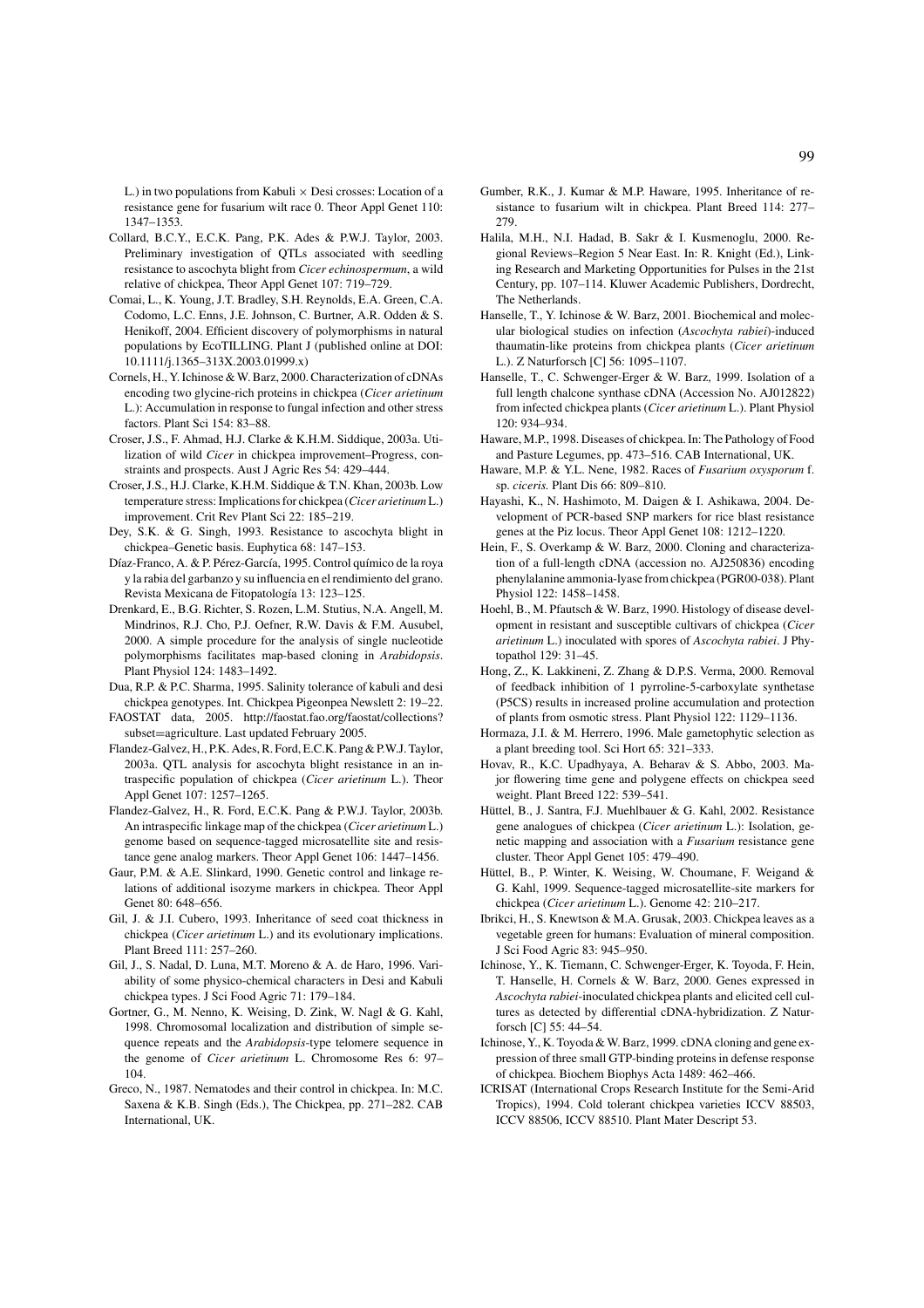- ICRISAT (International Crops Research Institute for the Semi-Arid Tropics), 2003. In: Archival Report: Global Theme Biotechnology, pp. 31–35. Patancheru, AP, India.
- Iruela, M., J. Rubio, J.I. Cubero, J. Gil & T. Millán, 2002. Phylogenetic analysis in the genus *Cicer* and cultivated chickpea using RAPD and ISSR markers. Theor Appl Genet 104: 643–651.
- Iruela, M., J. Rubio, F. Barro, J.I. Cubero, T. Millán, J. Gil, 2006. Detection of two QTL for resistance to Ascochyta Blight in an intraspecific cross of chickpea (*Cicer arietinum* L.): Development of SCAR markers associated to resistance. Theor Appl Genet 112: 278–287.
- Jamil, F.F., N. Sarwar, M. Sarwar, J.A. Khan, J. Geistlinger & G. Kahl, 2001. Genetic and pathogenic diversity within *Ascochyta rabiei*(Pass.) Lab. populations in Pakistan causing blight of chickpea (*Cicer arietinum* L.). Physiol Mol Plant Pathol 57: 243–254.
- Jana, S. & K.B. Singh, 1993. Evidence on geographical divergence in Kabuli chickpea from germplasm evaluation data. Crop Sci 33: 626–632.
- Jayanand, B., G. Sudarsanam, & K.K. Sharma, 2003. An efficient protocol for the regeneration of whole plants of chickpea (*Cicer arietinum* L.) by using axillary meristem explants derived from in vitro-germinated seedlings. In Vitro Cell Dev Biol Plant 39: 171–179.
- Jayashree, B., H.K. Buhariwalla, S. Shinde, P.V. Kumar & J.H. Crouch, 2005. A legume genomics resource: The chickpea root expressed sequence tag database and bioinformatics tools. Electron J Biotechnol 8: 128–133.
- Jiménez-Díaz, R.M., A.R. Alcalá-Jiménez, A. Hervás & J.L. Trapero-Casas, 1993. Pathogenic variability and host resistance in the *Fusarium oxysporum* f. sp. *ciceris/C. arietinum* pathosystem. In: Proceedings of the 3rd European Seminar on Fusarium Mycotoxins, Taxonomy, Pathogenicity and Host Resistance, Plant Breeding and Acclimatization, Inst, Radzikóv, Poland, pp. 87– 94.
- Jiménez-Gasco, M.M., J.A. Navez-Cortez & R.M. Jiménez-Díaz, 2004. The *Fusarium oxysporum* f. sp. c*iceris/C. arietinum* pathosystem: A case study of the evolution of plant-pathogenic fungi into races and pathotypes. Intern Microbiol 7: 95– 104.
- Kaiser, W.J., A.R. Alcalá-Jiménez, A. Hervás-Vargas, J.L. Trapero-Casas & R.M. Jiménez-Díaz, 1994. Screening wild species for resistance to races 0 and 5 of *Fusarium oxysporum* f. sp. ciceris. Plant Dis 78: 962–967.
- Kaiser, W.J., M.D. Ramsay, K.M. Makkouk, T.W. Bretag, N. Acikgoz, J. Kumar & F.W. Nutter, 2000. Foliar diseases of cool season food legumes and their control. In: R. Knight (Ed.), Linking Research and Marketing Opportunities for Pulses in the 21st Century, pp. 437–455. Kluwer Academic Publishers, Dordrecht, The Netherlands.
- Kanazin, V., L.F. Marek & R.C. Shoemaker, 1996. Resistance gene analogs are conserved and clustered in soybean. Proc Natl Acad Sci USA 93: 11746–11750.
- Kasuga, M., Q. Liu, S. Miura, K. Yamaguchi-Shinozaki & K. Shinozaki, 1999. Improving plant drought, salt, and freezing tolerance by gene transfer of a single stress-inducible transcription factor. Nat Biotechnol 17: 287–291.
- Kathiria, K.B., D.R. Nayagapara, M.A. Vaddoria & V.K. Poshiya, 1997. Screening of chickpea genotypes for salinity tolerance during germination and early seedling growth. Gujarat Agric Univ Res J 22: 28–32.
- Kazan, K., F.J. Muehlbauer, N.F. Weeden & G. Ladizinsky, 1993. Inheritance and linkage relationships of morphological and isozyme

loci in chickpea (*Cicer arietinum L*.). Theor Appl Genet 86: 417– 426.

- Khanna-Chopra, R. & S.K. Sinha, 1987. Chickpea: Physiological aspects on growth and yield. In: M.C. Saxena & K.B. Singh (Eds.), The Chickpea, pp. 163–189. CAB International, Wallingford, UK.
- Knights, E.J. & K.H.M. Siddique, 2002. Chickpea status and production constraints in Australia. In: M. Abu Bakr, K.H.M. Siddique & C. Johansen (Eds.), Integrated Management of Botrytus Grey Mould of Chickpea in Bangladesh and Australia: Summary of Proceedings of a Project Inception Workshop, 1–2 June 2002, Bangladesh Agricultural Research Institute, Joydebpur, Gazipur, Bangladesh, pp. 33–45.
- Kraft, J.M., M.P. Haware, H. Halila, M. Sweetingham & B. Bayaa, 2000. Soilborne diseases and their control. In: R. Knight (Ed.), Linking Research and Marketing Opportunities for Pulses in the 21st Century, pp. 457–466. Kluwer Academic Publishers, Dordrecht, The Netherlands.
- Krishnamurthy, L., J. Kashiwagi, H.D. Upadhyaya & R. Serraj, 2003. Genetic diversity of drought-avoidance root traits in the minicore germplasm collection of chickpea. Int Chickpea Pigeonpea Newslett 10: 21–24.
- Kumar, J., 1998. Inheritance of resistance to *Fusarium* wilt (race 2) in chickpea. Plant Breed 117: 139–142.
- Kumar, J. & S. Abbo, 2001. Genetics of flowering time in chickpea and its bearing on productivity in the semi-arid environments. Adv Agron 72: 107–138.
- Kumar, J. & B.V. Rao, 2001. Registration of "Superearly 96029" Chickpea. Crop Sci 41: 605–606.
- Kumar, J., S.C. Sethi, C. Johansen, T.G. Kelley, M.M. Rahman & H.A. van Rheenen, 1996. The potential of short-duration chickpea varieties. Indian J Dryland Agric Dev 11: 28–32.
- Kumar, J. & H.A. van Rheenen, 2000. A major gene for time of flowering in chickpea. J Hered 91: 67-68.
- Ladizinsky, G. & A. Adler, 1976. The origin of chickpea *Cicer arietinum* L. Euphytica 25: 211–217.
- Leport, L., N.C. Turner, R.J. French, M.D. Barr, R. Duda, S.L. Davies, D. Tennant & K.H.M. Siddique, 1999. Physiological responses of chickpea genotypes to terminal drought in a Mediterranean type environment. Eur J Agron 11: 279–291.
- Lev-Yadun, S., A. Gopher & S. Abbo, 2000. The cradle of agriculture. Science 288: 1062–1063.
- Lichtenzveig, J., C. Scheuring, J. Dodge, S. Abbo & H.B. Zhang, 2005. Construction of BAC and BIBAC libraries and their applications for generation of SSR markers for genome analysis of chickpea, *Cicer arietinum* L. Theor Appl Genet 110: 492– 510.
- Maas, E.V. & G.J. Hoffman, 1977. Crop salt tolerance–Current assessment. J. Irrig Drain Div Proc Am Soc Civil Eng 103: 115–134.
- Mackenbrock, U., W. Gunia & W. Barz, 1993. Accumulation and metabolism of medicarpin and maackiain malonylglucosides in elicited chickpea (*Cicer arietinum* L.) cell-suspension cultures. J Plant Physiol 142: 385–391.
- Maliro, M.F.A., D. McNeil, J. Kollmorgen, C. Pittock & B. Redden, 2004. Screening chickpea (*Cicer arietinum* L.) and wild relatives germplasm from diverse country sources for salt tolerance. In: International Crop Science Congress, 26 September–1 October, Brisbane, Australia.
- Mallikarjuna, N., 1999. Ovule and embryo culture to obtain hybrids from interspecific incompatible pollinations in chickpea. Euphytica 110: 1–6.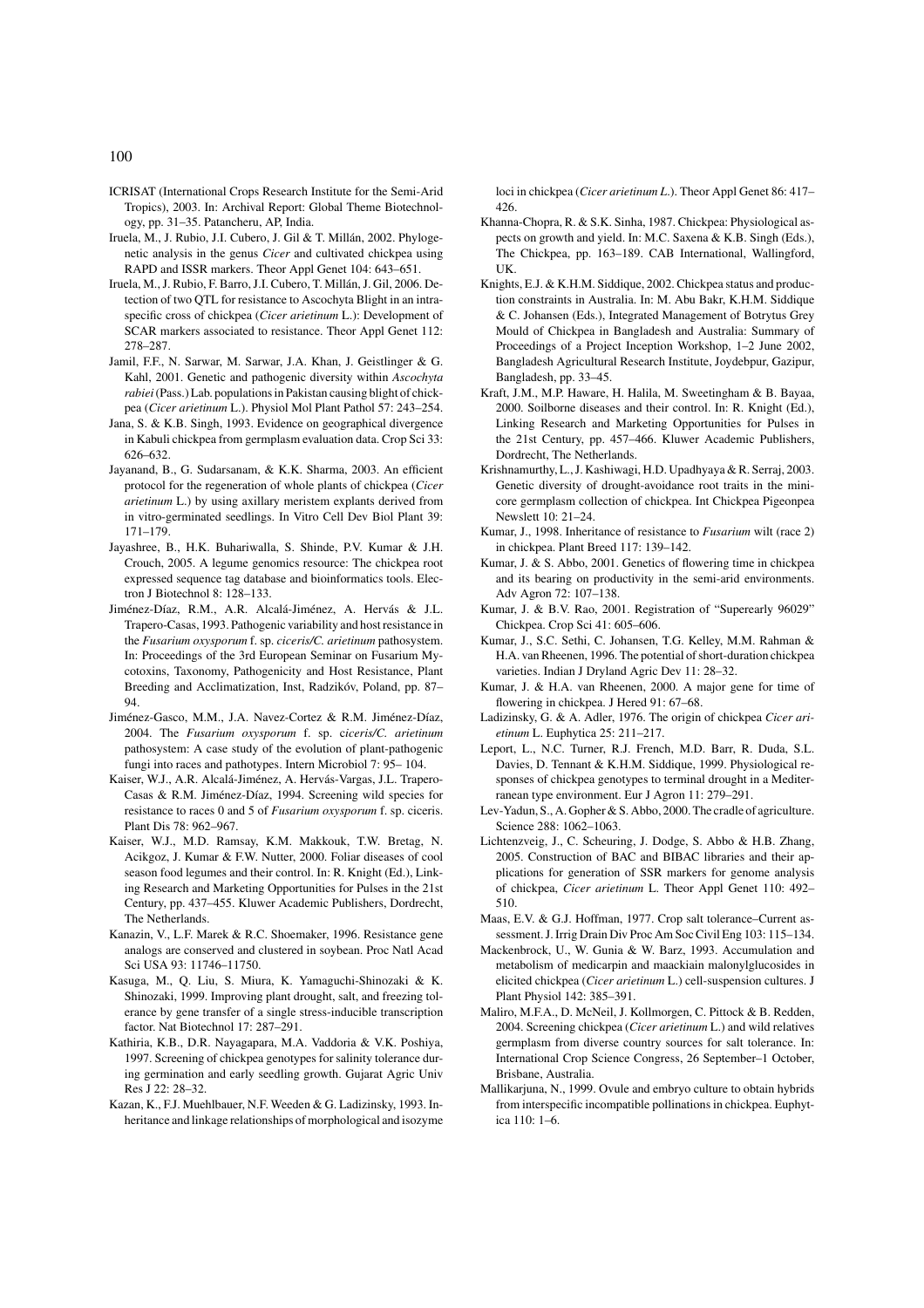- Matsumura, H., S. Reich, A. Ito, H. Saitoh, S. Kamoun, P. Winter, G. Kahl, M. Reuter, D.H. Kruger & R. Terauchi, 2003. Gene expression analysis of plant host–pathogen interactions by SuperSAGE. Proc Natl Acad Sci USA 100: 15718–1523.
- Mayer, M.S., A. Tullu, C.J. Simon, J. Kumar, W.J. Kaiser, J.M. Kraft & F.J. Muehlbauer, 1997. Development of a DNA marker for *Fusarium* wilt resistance in chickpea. Crop Sci 37: 1625–1629.
- McIntosh, G.H. & D.L. Topping, 2000. Food legumes in human nutrition. In: R. Knight (Ed.), Linking Research and Marketing Opportunities for Pulses in the 21st Century, pp. 655–666. Kluwer Academic Publishers, Dordrecht, The Netherlands.
- Millán, T., J. Rubio, M. Iruela, K. Daly, J.I. Cubero & J. Gil, 2003. Markers associated with Ascochyta blight resistance in chickpea an their potential in marker-assisted selection. Field Crops Res 84: 373–384.
- Moinuddin, & R. Khanna-Chopra, 2004. Osmotic adjustment in chickpea in relation to seed yield and yield parameters. Crop Sci  $44 \cdot 449 - 455$
- Moreno, M.T. & J.I. Cubero, 1978. Variation in *Cicer arietinum* L. Euphytica 27: 465–485.
- Morgan, J.M., 1984. Osmoregulation and water stress in higher plants. Annu Rev Plant Physiol 35: 299–319.
- Morgan, J.M., R.A. Hae & R.J. Fletcher, 1986. Genetic variation in osmoregulation in bread and durum wheats and its relationships to grain yield in a range of field environments. Aust J Agric Res 37: 449–457.
- Morgan, J.M., M.B. Rodriguez & E.J. Knights, 1991. Adaptation to water deficit in chickpea breeding lines by osmoregulation: Relationship to grain yields in the field. Field Crops Res 27: 61– 70.
- Morjane, H., J. Geistlinger, M. Harrabi, K. Weising & G. Kahl, 1994. Oligonucleotide fingerprinting detects genetic diversity among *Ascochyta rabiei* islolates from a single chickpea field in Tunisia. Curr Genet 26: 191–197.
- Muehlbauer, F.J. & K.B. Singh, 1987. Genetics of chickpea. In: M.C. Saxena & K.B. Singh (Eds.), The Chickpea, pp. 99–125. CAB International, Wallingford, UK.
- Musa, A.M., D. Harris, C. Johansen & J. Kumar, 2001. Short duration chickpea to replace fallow after Aman rice: The role of on-farm seed priming in the high Barind tract of Bangladesh. Exp Agric 37: 509–521.
- Nayyer, H., T. Bains & S. Kumar, 2005. Low temperature induced floral abortion in chickpea: Relationship to abscisic acid and cryoprotectans in reproductive organs: Environmental and Experimental Botany 53: 39–47.
- Nene, Y.L. & M.V. Reddy, 1987. Chickpea Diseases and their control. In: M.C. Saxena & K.B. Singh (Eds.), The Chickpea, pp. 233– 270. CAB International, Wallingford. UK.
- Nguyen, T.T., P.W.J. Taylor, R.J. Redden & R. Ford, 2004. Genetic diversity estimates in *Cicer* using AFLP analysis. Plant Breed 123: 173–179.
- Or, E., R. Hovav & S. Abbo, 1999. A major gene for flowering time in chickpea. Crop Sci 39: 315–322.
- Otte, O., A. Pachten, F. Hein & W. Barz, 2001. Early elicitor-induced events in chickpea cells: Functional links between oxidative burst, sequential occurrence of extracellular alkalinisation and acidification,  $K^+/H^+$  exchange and defense-related gene activation. Z Naturforsch [C] 56: 65–76.
- Overkamp, S., F. Hein & W. Barz, 2000. Cloning and characterization of eight cDNAs from chickpea (*Cicer arietinum* L.) cell suspension cultures. Plant Sci 155: 101–108.
- Pande, S., G.K. Kishore & J.N. Rao, 2004. Evaluation of chickpea lines to dry root rot caused by *Rhizoctonia bataticola*. Int Chickpea Pigeonpea Newslett 11: 37–38.
- Paran, I. & R.W. Michelmore, 1993. Development of reliable PCRbased markers linked to downy mildew resistance genes in lettuce. Theor Appl Genet 85: 985–993.
- Patankar, A.G., A.M. Harsulkar, A.P. Giri, V.S. Gupta, M.N. Sainani, P.K. Ranjekar & V.V. Deshpande, 1999. Diversity in inhibitors of trypsin and *Helicoverpa armigera* gut proteinases in chickpea (*Cicer arietinum*) and its wild relatives. Theor Appl Genet 99: 719–726.
- Peever, T.L., S.S. Salimath, G. Su, W.J. Kaiser & F.J. Muehlbauer, 2004. Historical and contemporary multilocus population structure of *Ascochyta rabiei* (teleomorph: *Didymella rabiei*) in the Pacific Northwest of the United States. Mol Ecol 13: 291– 309.
- Pfaff, T. & G. Kahl, 2003. Mapping of gene-specific markers on the genetic map of chickpea (*Cicer arietinum* L.). Mol Genet Genom 269: 243–251.
- Prajapati, R.K., R.K. Gangwar & S.S.L. Srivastava, 2003. Resistance source of chickpea against dry root rot. Farm Sci J 12: 86.
- Rajesh, P.N., C. Coyne, K. Meksem, D.K. Sharma, V. Gupta & F.J. Muehlbauer, 2004. Construction of a *Hin*dIII bacterial artificial chromosome library and its use in identification of clones associated with disease resistance in chickpea. Theor Appl Genet 108: 663–669.
- Rajesh, P.N., A. Tullu, J. Gil, V.S. Gupta, P.K. Ranjekar & F.J. Muehlbauer, 2002. Identification of an STMS marker for the double-podding gene in chickpea. Theor Appl Genet 105: 604– 607.
- Rakshit, S., P. Winter, M. Tekeoglu, J. Juarez Muñoz, T. Pfaff, A.M. Benko-Iseppon, F.J. Muehlbauer & G. Kahl, 2003. DAF marker tightly linked to a major locus for Ascochyta blight resistance in chickpea (*Cicer arietinum* L.). Euphytica 132: 23– 30.
- Ratnaparkhe, M.B., D.K. Santra, A. Tullu & F.J. Muehlbauer, 1998. Inheritance of inter-simple-sequence-repeat polymorphisms and linkage with a fusarium wilt resistance gene in chickpea. Theor Appl Genet 96: 348–353.
- Reddy, M.V. & K.B. Singh, 1984. Evaluation of a world collection of chickpea germplasm accessions for resistance to Ascochyta blight. Plant Dis 68: 900–901.
- Reed, W., C. Cardona, S. Sithanantham & S.S. Lateef, 1987. The chickpea insect pests and their control. In: M.C. Saxena & K.B. Singh (Eds.), The Chickpea, pp. 283–318. CAB International, Wallingford, UK.
- Roberts, E.H., P. Hadley & R.J. Summerfield, 1985. Effect of temperature and photoperiod on flowering in chickpeas (*Cicer arietinum* L.). Ann Bot 55: 881–892.
- Roetschi, A., A. Si-Ammour, L. Belbahri, F. Mauch & B. Mauch-Mani, 2001. Characterization of an *Arabidopsis*–*Phytophthora* pathosystem: Resistance requires a functional *PAD2* gene and is independent of salicylic acid, ethylene and jasmonic acid signalling. Plant J 28: 293–305.
- Romo, S., E. Labrador & B. Dopico, 2001. Water stress-regulated gene expression in *Cicer arietinum* seedlings and plants. Plant Physiol Biochem 39: 1017–1026.
- Rubiales, D.J., I. Moreno, M.T. Moreno & J.C. Sillero, 2001. Identification of partial resistance to chickpea rust (*Uromyces cicerisarietini*). In: Proceedings of 4th European Conference on Grain Legumes, AEP, Cracow, Poland, pp. 194–195.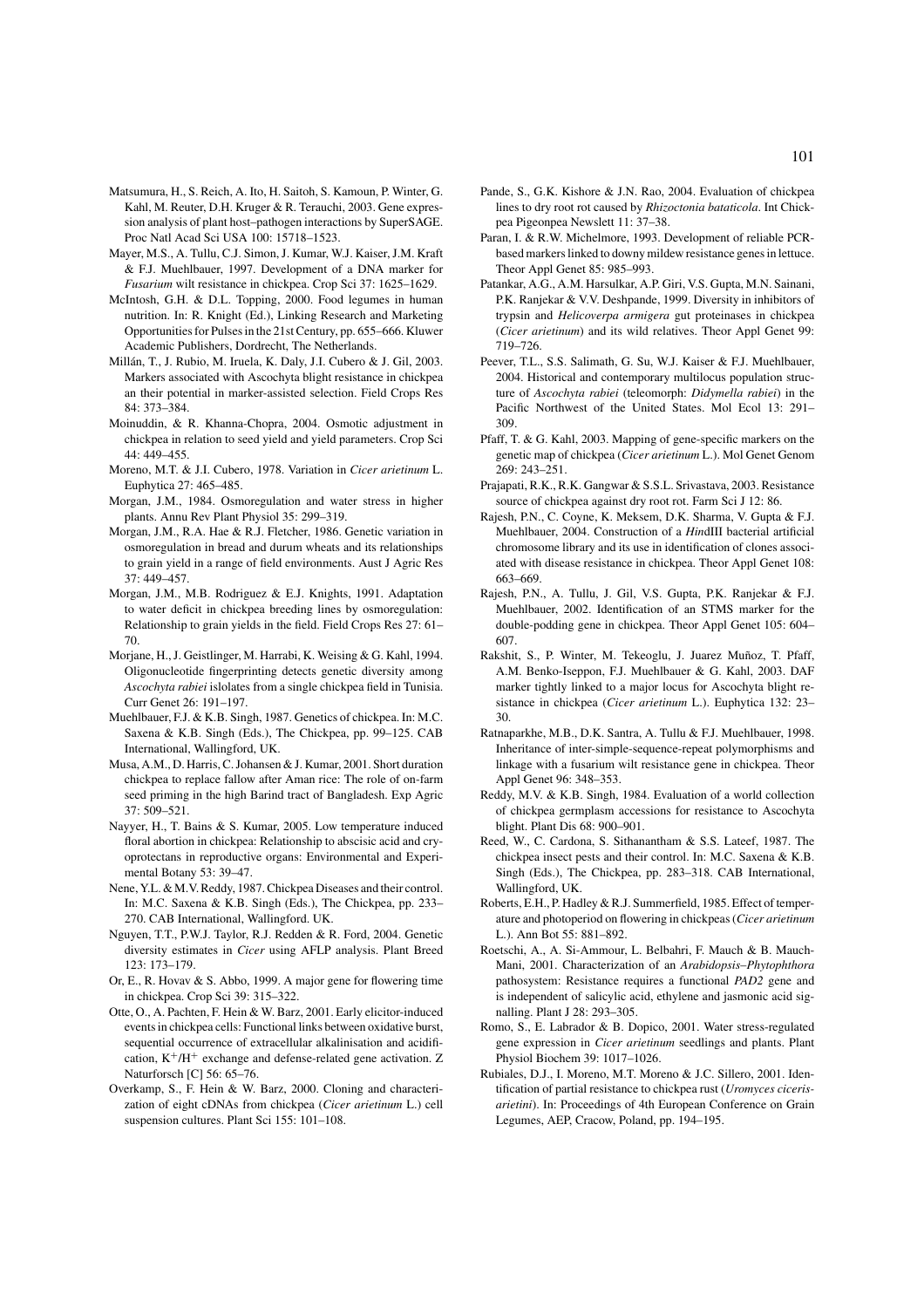- Rubiales, D., A. Pérez de Luque, D.M. Joel, C. Alcantara & J.C. Sillero, 2003. Characterization of resistance in chickpea to broomrape (*Orobanche crenata*). Weed Sci 51: 702–707.
- Rubiales, D., J.C. Sillero & M.T. Moreno, 1999. Resistance to *Orobanche crenat*am in chickpea. In: J.I. Cubero, M.T. Moreno, D. Rubiales & J.C. (Eds.), Resistance to Broomrape. The State of the Art, Junta de Andalucía, Sevilla, Spain.
- Rubio, J., F. Flores, M.T. Moreno, J.I. Cubero & J. Gil, 2004. Effects of the erect/bushy habit, single/double pod and late/early flowering genes on yield and seed size and their stability in chickpea. Field Crops Res 90: 255–262.
- Rubio, J., E. Moussa, M. Kharrat, M.T. Moreno, T. Millán & J. Gil, 2003. Two genes and linked RAPD markers involved in resistance to *Fusarium oxysporum* f. sp. *ciceri*s race 0 in chickpea. Plant Breed 122: 188–191.
- Sandhu, J.S. & S.J. ArasaKesary, 2003. Evaluation of chickpea genotypes for cold tolerance. Int Chickpea Pigeonpea Newslett 10:  $9 - 12$
- Santra, D.K., M. Tekeoglu, M. Ratnaparkhe, W.J. Kaiser & F.J. Muehlbauer, 2000. Identification and mapping of QTLs conferring resistance to ascochyta blight in chickpea. Crop Sci 40, 1606– 1612.
- Savithri, K.S., P.S. Ganapathy & S.K. Sinha, 1980. Sensitivity to low tolerance in pollen germination and fruit set in *Cicer arietinum* L. J Exp Bot 31: 475–481.
- Saxena, N.P., 1987. Screening for adaptation to drought: Case studies with chickpea and pigeonpea. In: Adaptation of chickpea and pigeonpea to abiotic stresses. Proceedings of Consultant's Workshop, International Crops Research Institute for the Semi-Arid Tropics, Patancheru, AP, India, pp. 63–76.
- Saxena, N.P., 2003. Management of drought in chickpea–A holistic approach. In: N.P. Saxena (Ed.), Management of Agricultural Drought–Agronomic and Genetic Options, pp. 103–122. Oxford & IBH Publising Co. Pvt. Ltd., New Delhi, India.
- Saxena, N.P., L. Krishnamurthy & C. Johansen, 1993. Registration of a drought resistant chickpea germplasm. Crop Sci 33: 1424.
- Schadt, E.E., S.A. Monks, T.A. Drake, A.J. Lusis, N. Che, V. Colinayo, T.G. Ruff, S.B. Milligan J.R. Lamb, G. Cavet, P.S. Linsley, M. Mao, R.B. Stoughton & S.H. Friend, 2003. Genetics of gene expression surveyed in maize, mouse and man. Nature 422: 297–302.
- Serraj, R., L. Krishnamurthy & H.D. Upadhyaya, 2004. Screening chickpea mini-core germplasm for tolerance to soil salinity. Int Chickpea Pigeonpea Newslett 11: 29–32.
- Sethi, S.C., D.E. Byth, C.L.L. Gowda & J.M. Green, 1981. Photoperiodic response and accelerated generation turnover in chickpea. Field Crops Res 4: 215–225.
- Shan, F., H. Clarke, G.J. Yang, J. Plummer & K.H.M. Siddique, 2004. Development of DNA fingerprinting keys for discrimination of *Cicer equinospermum* (PH Davis) accessions using AFLP markers. Australian Journal of Agricultural Research 55: 947– 952.
- Shan, F., H. Clarke, J. Plummer, G. Yan & K.H.M. Siddique, 2005. Geographical patterns of genetic variation in the world collections of wild annual *Cicer* characterised by amplified fragment length polymorphisms. Theor Appl Genet, 110: 381–391.
- Sharma, H.C., G. Pampathy, S.K. Lanka & T.J. Ridsdill-Smith, 2005. Antibiosis mechanism of resistance to legume pod borer, *Helicoverpa armigera* in annual wild relatives of chickpeas. *Euphytica* 142: 107–117.
- Sharma, K.D., P. Winter, G. Kahl & F.J. Muehlbauer, 2004. Molecular mapping of *Fusarium oxysporum* f. sp. *ciceris* race 3 resistance gene in chickpea. Theor Appl Genet 108: 1243–1248.
- Shen, K.A., B.C. Meyers, N. Islam-Faridi, D.M. Stelly & R.W. Michelmore, 1998. Resistance gene candidates identified using PCR with degenerate oligonucleotide primers map to resistance gene clusters in lettuce. Mol Plant Microbe Interact 11: 815–823.
- Siddique, K.H.M., S.P. Loss & B.D. Thomson, 2003. Cool season grain legumes in dryland Mediterranean environments of Western Australia: Significance of early flowering. In: N.P. Saxena (Ed.), Management of Agricultural Drought, pp. 151–161. Science Publishers, Enfield (NH), USA.
- Siddique, K.H.M. & R.H. Sedgley, 1986. Chickpea (*Cicer arietinum* L.), a potential grain legume for South-Western Australia: Seasonal growth and yield. Aust J Agric Res 37: 245–261.
- Singh, K.B., 1987. Chickpea breeding. In: M.C. Saxena & K.B. Singh (Eds.), The Chickpea, pp. 127–162. CAB International, Wallingford, UK.
- Singh, K.B., 1993. Problems and prospects of stress resistance breeding in chickpea. In: K.B. Singh & M.C. Saxena (Eds.), Breeding for Stress Tolerance in Cool Season Food Legumes, pp. 17–37. Wiley, Chichester.
- Singh, K.B. & M.V. Reddy, 1983. Inheritance of resistance to ascochyta blight in chickpea. Crop Sci 23: 9–10.
- Singh, K.B. & M.V. Reddy, 1996. Improving chickpea yield by incorporating resistance to ascochyta blight. Theor Appl Genet 92: 509–515.
- Singh, K.B., G.C. Hawtin, Y.L. Nene & M.V. Reddy, 1981. Resistance in chickpeas to *Ascochyta rabiei*. Plant Dis 65: 586– 587.
- Singh, K.B., L. Holly & G. Bejiga, 1991. A Catalog of Kabuli Chickpea Germplasm. International Center for Agricultural Research in Dry Areas, Aleppo, Syria.
- Singh, K.B., R.S. Malhotra, M.H. Halila, E.J. Knights & M.M. Verma., 1994. Current status and future strategy in breeding chickpea for resistance to biotic and abiotic stresses. Euphytica, 73: 137–149.
- Singh, K.B., R.S. Malhotra & M.C. Saxena, 1995. Additional sources of tolerance to cold in cultivated and wild *Cicer* species. Crop Sci 35: 1491–1497.
- Singh, K.B., R.S. Malhotra, M.C. Saxena & G. Bejiga, 1997. Superiority of winter sowing over traditional spring sowing of chickpea in the Mediterranean region. Agron J 89: 112–118.
- Singh, K.B., B. Ocampo & L.D. Robertson, 1998. Diversity for abiotic and biotic stress resistance in the wild annual *Cicer* species. Genet Resour Crop Evol 45: 9–17.
- Singh, K.B., M.V. Reddy & M.P. Haware., 1992. Breeding for resistance to ascochyta blight in chickpea. In: K.B. Singh & M.C. Saxena (Eds.), Disease Resistance in Chickpea, pp. 23–54. ICARDA, Aleppo, Syria.
- Srinivasan, A., C. Johansen & N.P. Saxena, 1998. Cold tolerance during early reproductive growth of chickpea (*Cicer arietinum* L.): Characterisation of stress and genetic variation in pod set. Field Crops Res 57: 181–193.
- Srinivasan, A., N.P. Saxena & C. Johansen, 1999. Cold tolerance during early reproductive growth of chickpea (*Cicer arietinum* L.): Genetic variation in gamete development and function. Field Crops Res 60: 209–222.
- Staginnus, C., B. Hüttel, C. Desel, T. Schmidt & G. Kahl, 2001. A PCR-based assay to detect *En/Spm*-like transposon sequences in plants. Chromosome Res 9: 591–605.